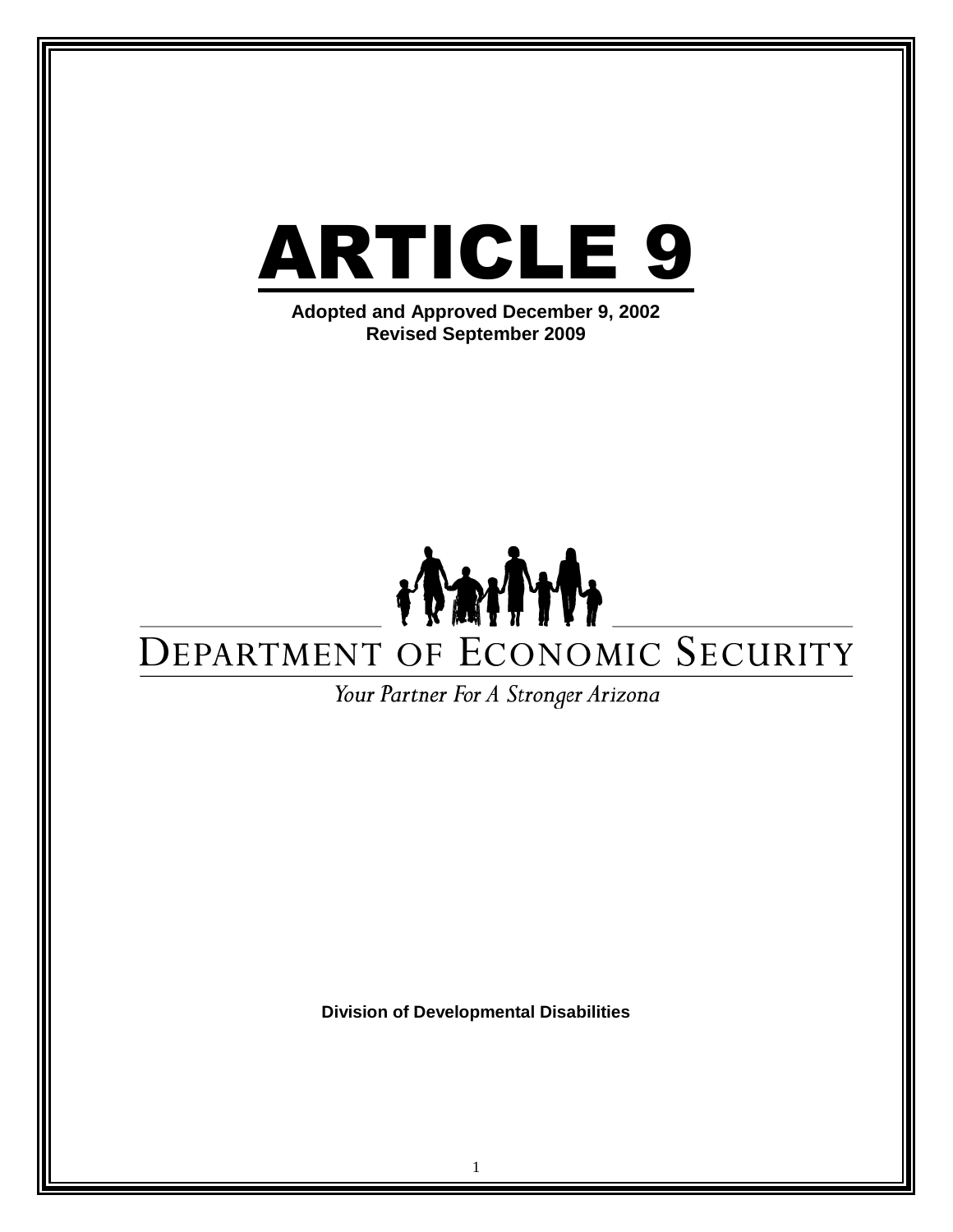### **ARTICLE 9 COMPETENCIES**

- **1. Identify to whom Article 9 applies.**
- **2. Determine when a situation is in violation or conflict with the Division of Developmental Disabilities Policy and Procedures on Confidentiality, Individual Rights and/or Abuse and Neglect.**
- **3. Define the three conditions that must be met for informed consent to be valid.**
- **4. Identify Positive Teaching Techniques and Strategies.**
- **5. Identify under what conditions a team must meet and consider the development of a behavior plan.**
- **6. Identify under what conditions a team is required to develop a behavior plan.**
- **7. Determine when a technique/strategy requires prior review and approval of the Program Review Committee.**
- **8. Identify the minimum training requirements around the development and implementation of program strategies.**
- **9. List and give examples of prohibited techniques.**
- **10. Define the monitoring requirements for the implementation of a behavior plan.**
- **11. Identify the primary responsibilities of the Program Review Committee and the Human Rights Committee.**
- **12. Define an emergency measure.**
- **13. Define and explain when an emergency measure can be used and by whom.**
- **14. Identify the reporting requirements for an emergency measure.**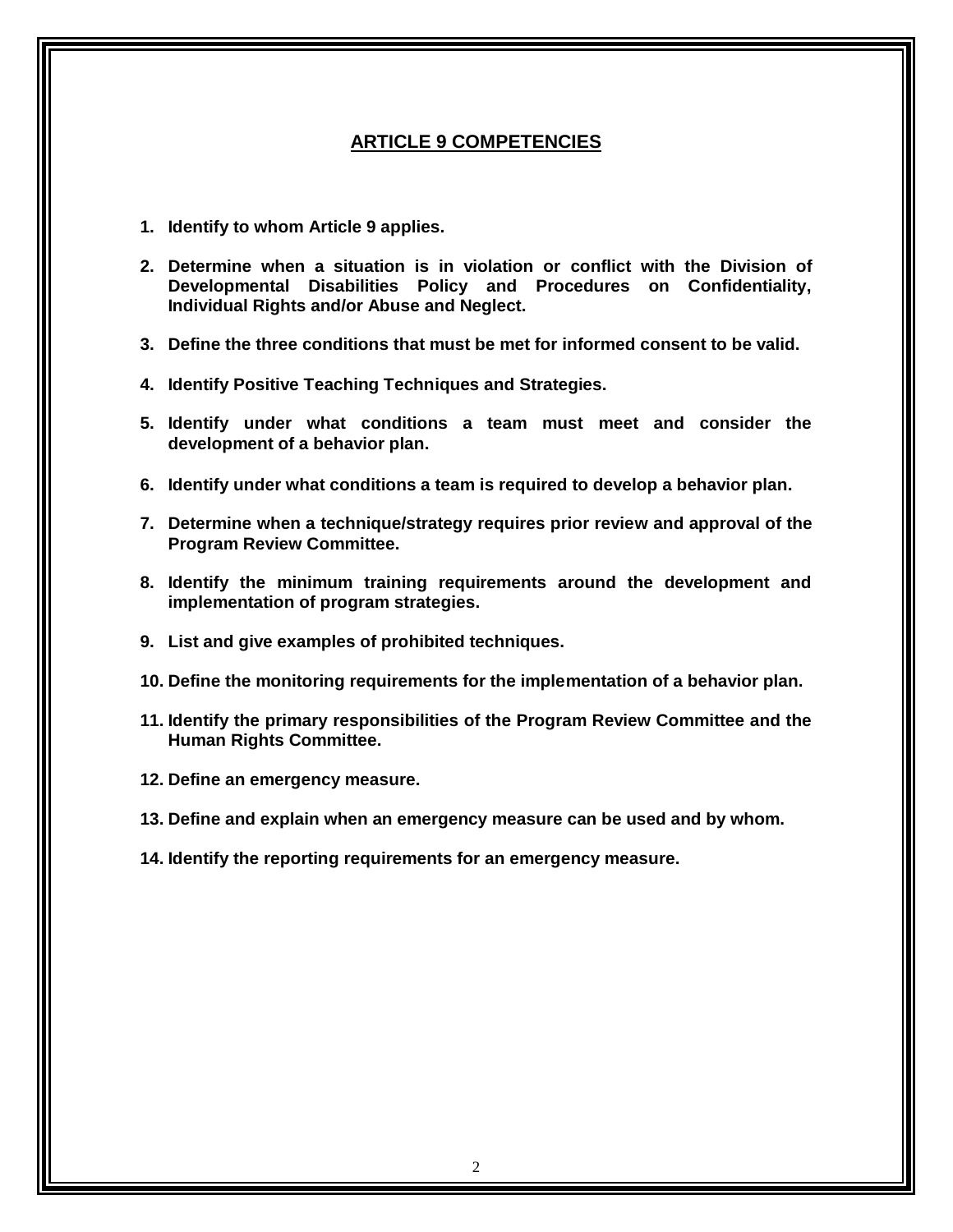### **DIVISION OF DEVELOPMENTAL DISABILITIES**

### **ARTICLE 9 --- MANAGING INAPPROPRIATE BEHAVIORS**

**Minimum Curriculum**

| This packet contains the following information:<br>Page |                                                                                                         |    |  |
|---------------------------------------------------------|---------------------------------------------------------------------------------------------------------|----|--|
| 1.                                                      | <b>Historical perspective of Article 9</b>                                                              | 4  |  |
| 2.                                                      | <b>What is Positive Behavior Support?</b>                                                               | 5  |  |
| 3                                                       | Guidelines for Confidentiality, Individual Rights and Abuse/Neglect                                     | 6  |  |
| 4                                                       | <b>Positive Teaching Techniques and Strategies</b>                                                      | 9  |  |
| 5.                                                      | <b>Behavior Plan</b>                                                                                    | 14 |  |
| 6.                                                      | <b>Techniques/Programs Requiring Prior Review and Approval by</b><br>the Program Review Committee (PRC) | 16 |  |
| 7.                                                      | <b>Training Requirements for People Implementing Behavior Plans</b>                                     | 17 |  |
| 8.                                                      | <b>Prohibited Techniques</b>                                                                            | 19 |  |
| 9.                                                      | <b>Individual Support Plan Team</b>                                                                     | 21 |  |
| 10.                                                     | Distinguishing Between the PRC and HRC Committees                                                       | 22 |  |
| 11.                                                     | <b>Reporting Emergency Measures</b>                                                                     | 23 |  |
| 12.                                                     | <b>Sanctions</b>                                                                                        | 24 |  |
| 13.                                                     | Article 9 (The Law)                                                                                     | 25 |  |

Under the Americans with Disabilities Act (ADA), the Department must make a reasonable accommodation to allow a person with a disability to take part in a program, service, or activity. For example, this means that if necessary, the Department must provide sign language interpreters for people who are deaf, a wheelchair accessible location, or enlarged print materials. It also means that the Department will take any other reasonable action that allows you to take part in and understand a program or activity, including making reasonable changes to an activity. If you believe that you will not be able to understand or take part in a program or activity because of your disability, please let us know of your disability needs in advance if at all possible. This document is available in alternative formats by contacting: 602-542-6825.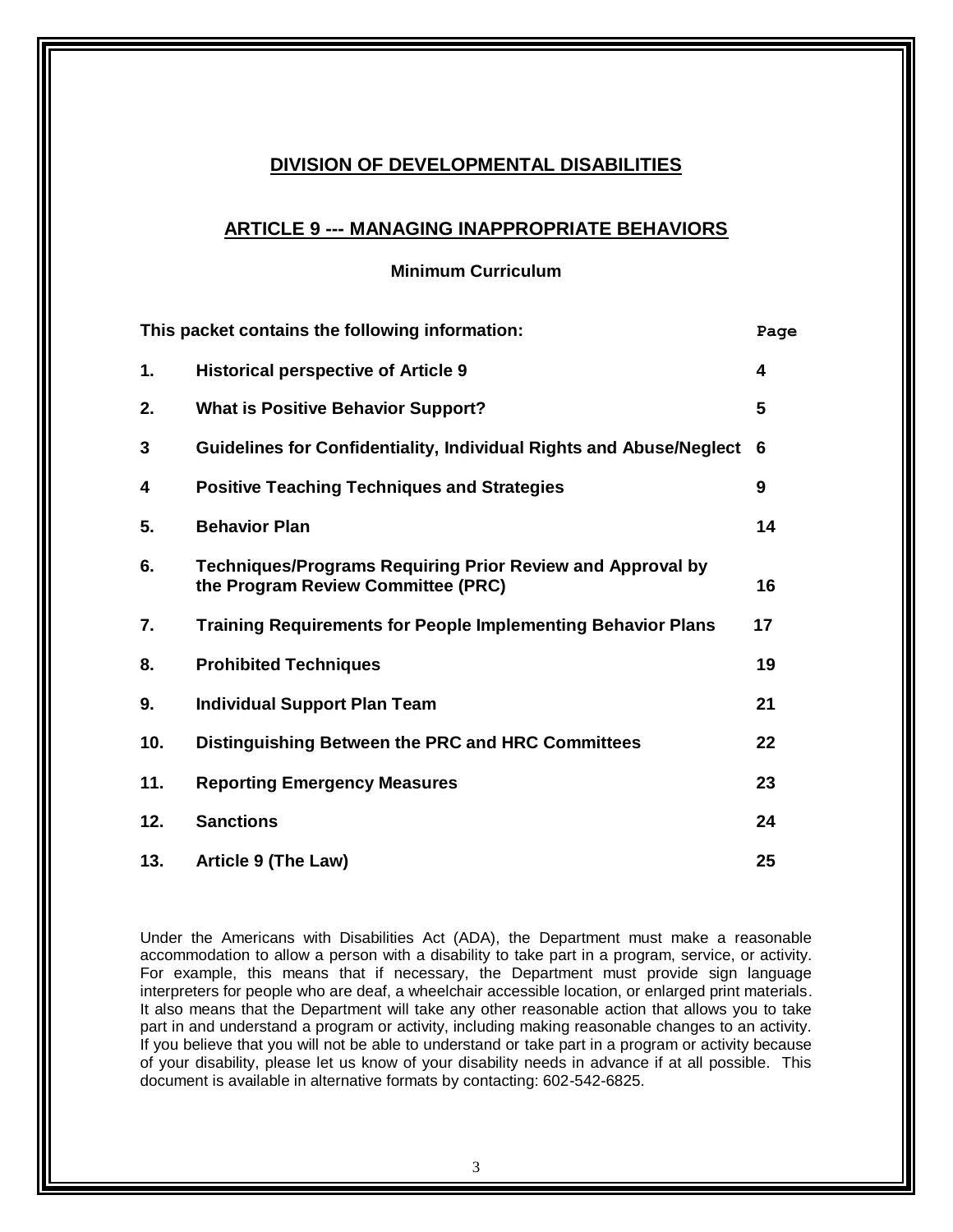## **HISTORICAL PERSPECTIVE OF ARTICLE 9**

In the mid 1980's, the Arizona Division of Developmental Disabilities was in the midst of deinstitutionalization. At that time, there were three institutional facilities operating in the State. The Arizona Training Programs in Phoenix and in Tucson had already begun relocating individuals into community based services. The population at the Coolidge facility was also rapidly declining. Planning had begun for Arizona to use Medicaid funding to support individuals with developmental disabilities which included compliance with the regulations of the Federal program.

The Division began to write administrative rules to restructure its practices to comply with the Federal program. Statutes on individual rights and behavioral methods were a significant part of this process and Article 9 was written to address both individual rights and the use of behavioral methods within DDD services.

The field of Behavioral Science was experiencing a shift in values as well as practice; specifically, in application within the disability community. The long tradition of aversive therapy and punishment within the institutional culture came into question. Federal regulations prohibited certain behavioral procedures and required oversight of others.

The Division drafted Article 9 in 1988 with representation from the advocacy community, particularly the ARC, the service providers across the State, people with disabilities and their families in order to meet Federal requirements.

Article 9 has had a significant impact in improving quality of life for many individuals. The sense of community has become the focus as many people, who at one time resided within the confines of an institution, now experience the fulfillment of value as contributing community members. The role of the service provider has shifted, from one of controller, to partner in support of individuals.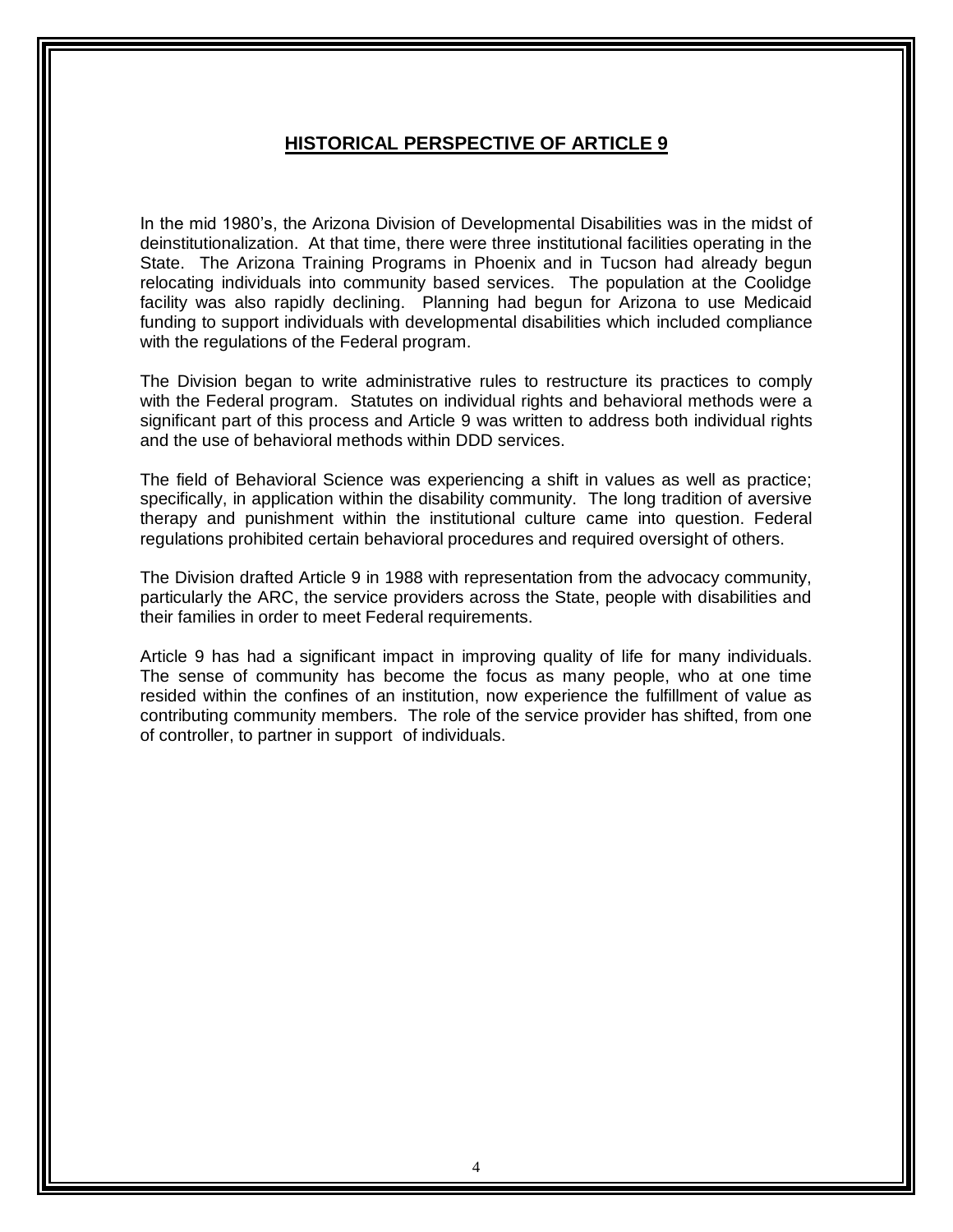# **WHAT IS POSITIVE BEHAVIOR SUPPORT**

Positive Behavior Support (PBS) is an approach to helping people improve difficult behavior that is based on four things:

- A. An **Understanding** that people (even caregivers) do not control others, but seek to support others in their own behavior change process;
- B. A **Belief** that there is a reason behind most difficult behavior, that people with difficult behavior should be treated with compassion and respect, and that they are entitled to lives of quality as well as effective services;
- C. The **Application** of a large and growing body of knowledge about how to better understand people and make humane changes in their lives that can reduce the occurrence of difficult behavior; and
- D. A **Conviction** to continually move away from the threat and/or use of unpleasant events to manage behavior.

The threat and/or use of unpleasant events minimizes the dignity of the other person, often provokes retaliation, and sometimes causes physical and emotional harm. One example involves overpowering someone and physically forcing him/her to do something he/she doesn't want to do. If he doesn't comply, he is forced and continues to be forced until he gives up fighting. A common and relatively minor example includes taking privileges away from a person when she misbehaves. However, even minor use of these approaches can be harmful in that it can take away from the dignity, autonomy, and sense of self-control of the other person. Equally important is that approaches like these that were once effective cease to work, caregivers tend to increase their level and intensity rather than decrease them. They may increase the length of time required in time-out, the amount of privileges taken away, or the tone of voice used.

PBS involves a commitment to continually search for new ways to minimize the use of these events. This does not mean parents or caregivers should be judged harshly if they occasionally resort to yelling. We all fall back on patterns of care giving that have worked for us in the past, especially when we are challenged by difficult behavior. PBS simply means that we, as caregivers, recognize the times when we have resorted to these types of measures, and continually seek to find alternatives that we can use next time we're challenged with similar behavior.

### **WHY DO WE NEED POSITIVE BEHAVIOR SUPPORT?**

Many people with difficult behavior have been misunderstood and mistreated throughout our history. People with developmental disabilities, in particular, have been subject to a wide array of disrespectful, humiliating and even painful conditions in the name of "effective treatment". In recent years, however, there has been a growing body of research that demonstrates that even the most challenging behaviors can improve with the help of one or more of the approaches outlined below. The combination of these is the field called Positive Behavior Support.

*This information was developed by the Arizona Positive Behavior Support project of the Institute for Human Development at Northern Arizona University, in collaboration with the Arizona Department of Economic Security, Division of Developmental Disabilities, June 2001.*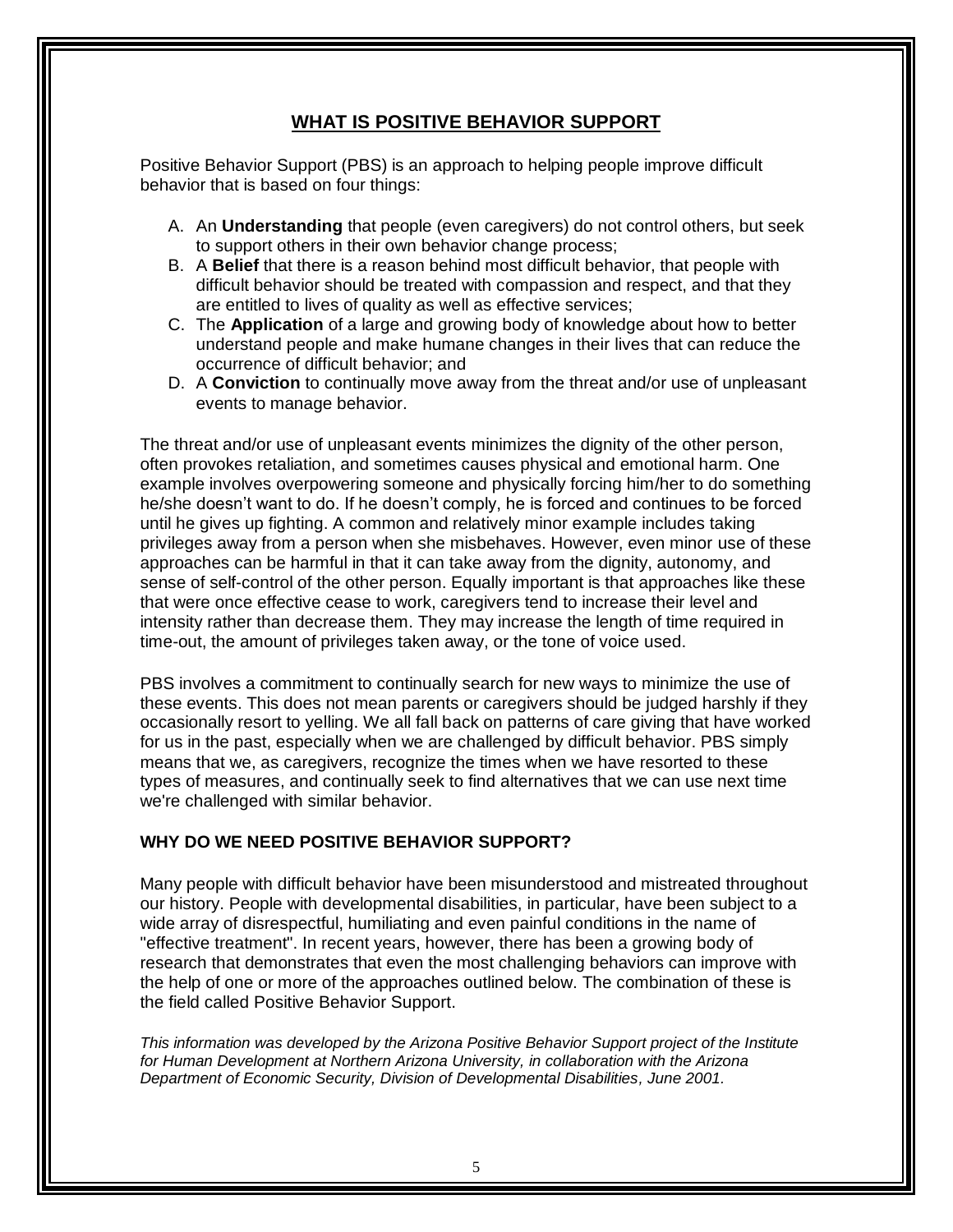### **GUIDELINES FOR CONFIDENTIALITY; INDIVIDUAL RIGHTS;**

## **ABUSE AND NEGLECT; AND CONFIDENTIALITY**

All personally identifiable records, reports and information pertaining to individuals served by the Arizona Department of Economic Security (DES)/Division of Developmental Disabilities (DDD) are confidential.

Access to individual records and information shall be limited to specifically designated persons.

Personally identifiable information (*including audio-visual reproductions)* may not be released without prior written authorization from the legally responsible person, except as permitted by law, regulation or policy. (*In all cases, employees should refer requests to their supervisor, DES/DDD support coordinator, or review DES rules [R6-6-105.A.] for specific exceptions.)*

DES/DDD District Human Rights Committees (HRC) may have access to records upon request.

Health, safety and emergency personnel may have access as necessary to protect the health and/or safety of individuals.

All individual records should be maintained in an orderly, secure manner.

# **CONSENT**

The following three (3) conditions must be met for consent:

- 1. The person signing must have the necessary information to make an informed choice when giving consent.
- 2. The consent must be voluntary, without coercion involved.
- 3. A person, who may need assistance in making an informed choice in granting consent, shall be able to seek advice, counsel or assistance from significant others in making informed choices and decisions concerning consent, without coercion involved.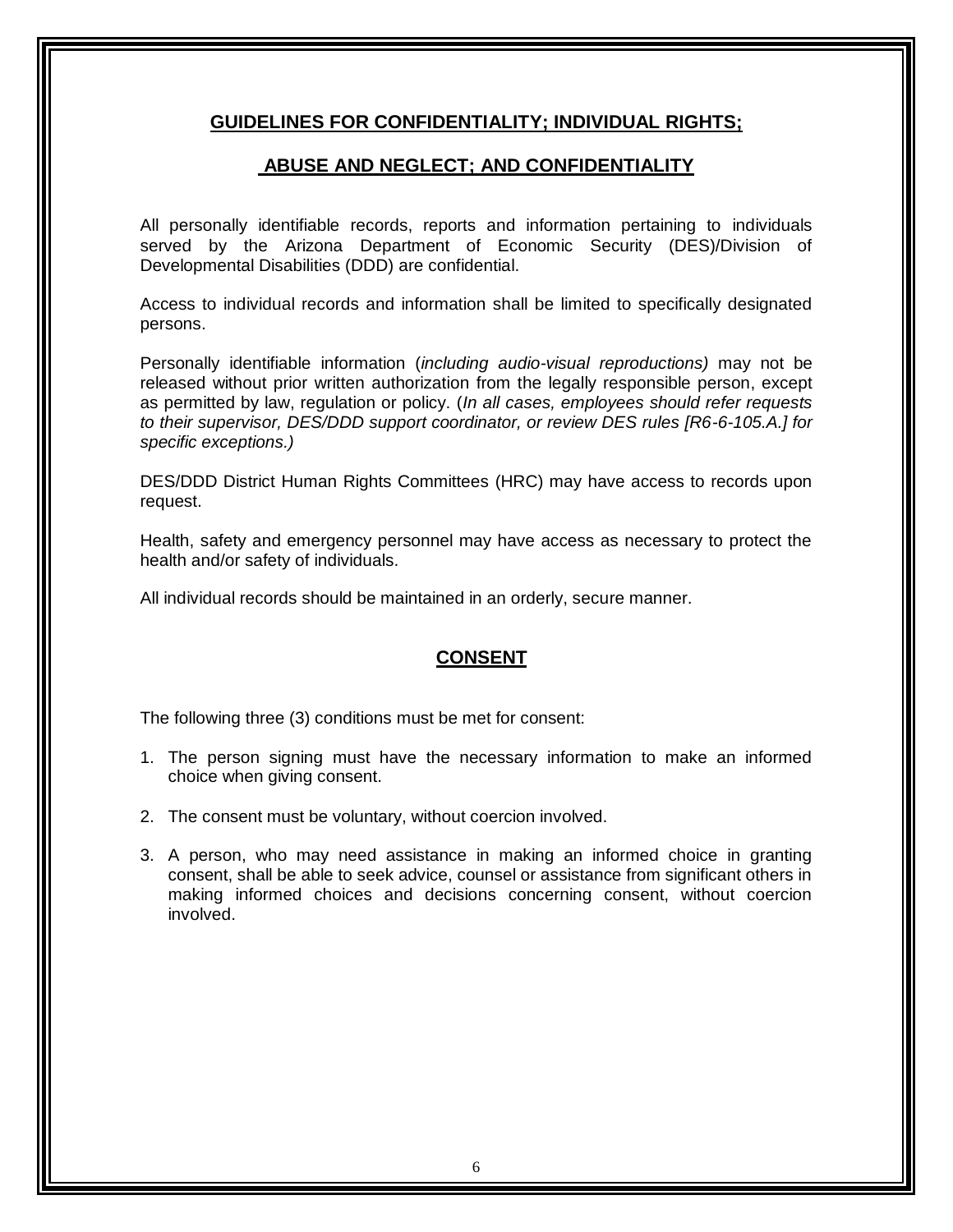## **RIGHTS OF INDIVIDUALS WITH DEVELOPMENTAL DISABILITIES**

Individuals with developmental disabilities have the same rights and privileges guaranteed to all citizens by the constitution and laws of the United States and the constitution and the laws of the State of Arizona.

A.R.S. 36-551.01 enumerates additional rights of those with developmental disabilities, including, but not limited to:

- Protection from physical, psychological, verbal or sexual abuse;
- Publicly supported educational services;
- **Equal employment opportunities;**
- Fair compensation for labor;
- Right to own, sell or lease property;
- Presumption of legal competency;
- Right to marry;
- Right to petition;
- Right to have placement evaluations;
- Right to a written plan of services and supports [Individual Support Plan (ISP) or Individualized Family Service Plan (IFSP);
- Right to notes documenting progress on the plan;
- Right to participate in the planning process and placement decisions;
- Right to be free from unnecessary and excessive medications;
- Individuals in residential programs have the right to a humane and clean physical environment, the right to communication and visits and the right to personal property;
- Individuals in residential programs have the right to live in the least restrictive alternative.
- Right to withdraw from services;
- Right to be informed of their rights upon admission to services.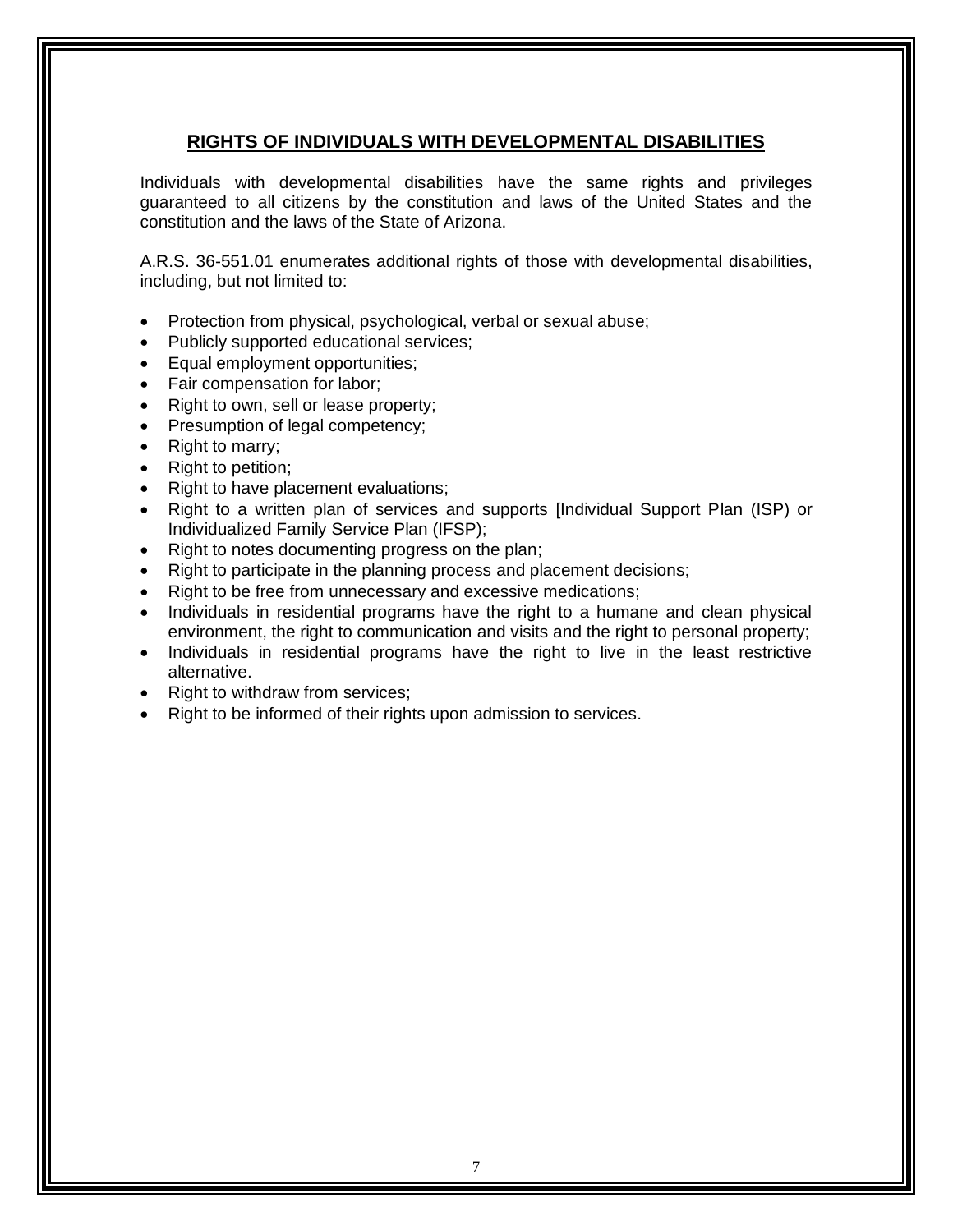## **ABUSE AND NEGLECT**

Abuse and/or neglect is prohibited in all services and programs operated or supported by DES/DDD and anyone so doing is subject to dismissal and prosecution. In addition, any person who mistreats an individual by any conduct, which is intimidating, degrading, or humiliating or who hits, kicks, pinches, slaps, pulls hair or improperly touches an individual shall be subject to dismissal and/or prosecution.

### **Abusive Treatment:**

Abusive Treatment includes, but not limited to:

- a. **Physical abuse** by inflicting pain or injury to an individual. This includes hitting, kicking, pinching, slapping, pulling hair or any sexual abuse (including inappropriate touch).
- b. **Emotional abuse** which includes ridiculing or demeaning an individual, making derogatory remarks to an individual or cursing directed towards an individual.
- c. **Programmatic abuse** is the use of procedures or techniques, which are not part of the support/service plan or are prohibited.

### **Neglect:**

Neglect means a pattern of conduct without the person's informed consent resulting in deprivation of food, water, medication, medical services, shelter, cooling, heating, or other services necessary to maintain physical or mental health.

It also includes:

- a. Intentional lack of attention to physical needs of the individual such as toileting, bathing, meals and safety.
- b. Intentional failure to report medical problems or changes in health condition to immediate supervisor or nurse.
- c. Sleeping on duty or abandoning work station (including leaving the individual unsupervised.)
- d. Intentional failure to carry out a prescribed treatment plan for the individual.

**If abuse or neglect of a DES/DDD eligible individual is suspected and/or observed, it must be reported immediately to the DES/DDD support coordinator, Child Protective Services (if the individual is under the age of 18) or Adult Protective Services (if the individual is 18 years or older), or law enforcement.**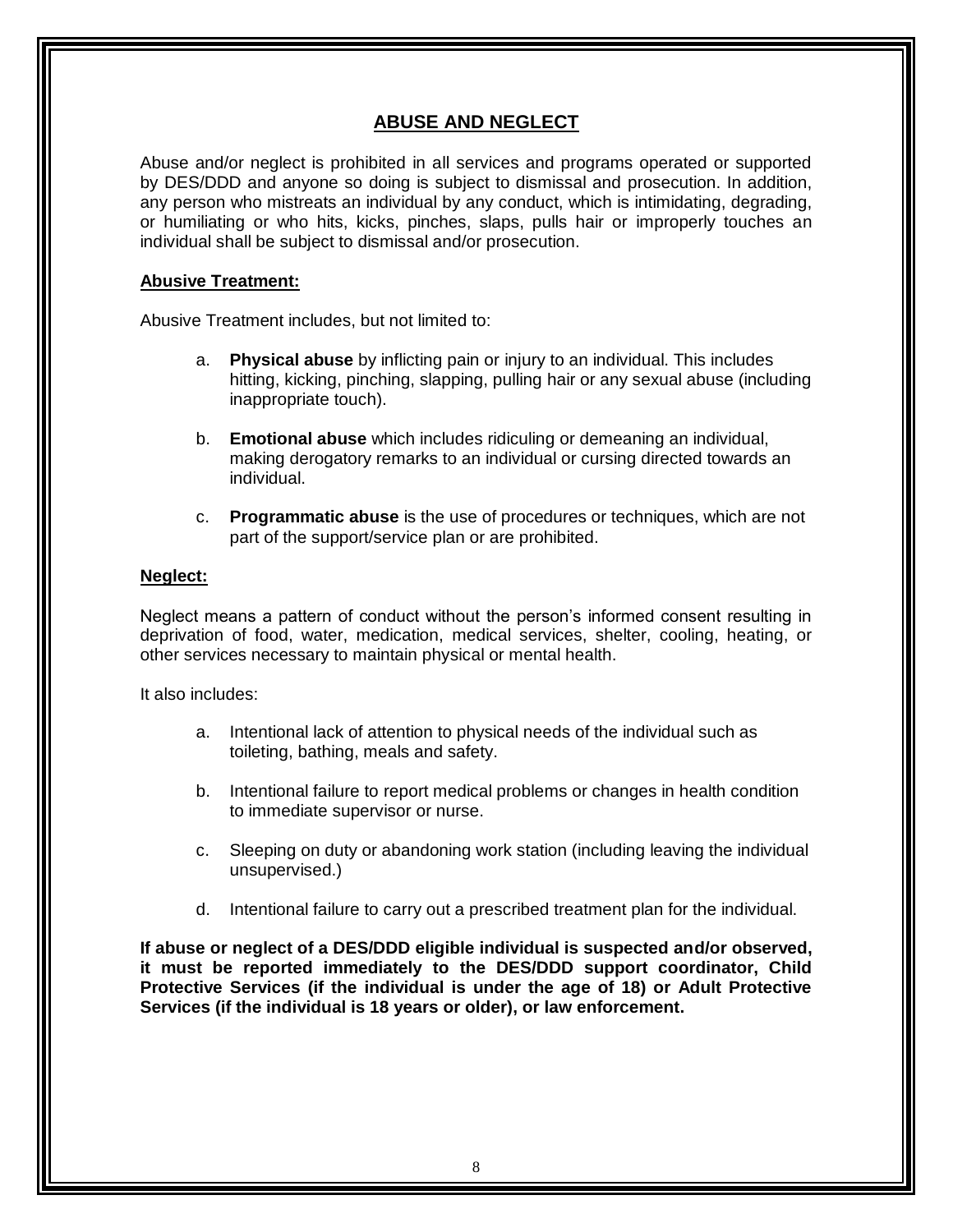## **Positive Teaching Techniques and Strategies**

Anyone can use the following positive teaching techniques and strategies. Paid caregivers (agency staff, individually contracted providers) will use the guidelines of the Individual's Plan (Individual Support Plan or Individualized Family Service Plan) in applying these techniques and strategies.

1. **Active Listening** is a technique used by those providing support to assure attention to and understanding of communication by the person they support. Methods can include stating what feelings are being expressed, repeating and/or paraphrasing what was said, asking questions to obtain the facts, and/or simply paying attention to and acknowledging the person assuring that the person's communications are attended to, understood and taken seriously. Focus is on the person communicating, not the person listening.

**Example**: *Maria is playing a video game. Maria starts yelling and slaps the television screen. The support giver says, "Maria you seem mad." Maria replies, "Dumb game." The trainer says, "Is the game hard?" Maria says "Doesn't work." The trainer says, "The game doesn't work the way you want it to." Maria says, "Not fun." The support giver says, "You are not having fun with this game. What do you want to do?" Maria says, "Different game." The support giver says, "You want to play a different game. What game is fun for you?" Maria goes to the cabinet and gets a different game. Maria and the support giver change the games. Maria plays the new game and starts laughing.*

- 2. **Applied Behavior Analysis** is a group of techniques and strategies based upon the principles of analyzing behavior that have been demonstrated to be effective through use and research. These can include chaining, fading, shaping, prompting, discreet trial, etc. **\*NOTE:** These techniques cannot involve the use of force without approval of the planning team, the Program Review Committee and review of the Human Rights committee.
- 3. **Chaining** is a technique that breaks a task into smaller steps where each step acts as a prompt for the next step. Support giver assistance is faded from the steps of the task that the person masters first. Assistance can be faded from the first steps (forward chaining), the last steps (backward chaining) or middle steps (global chaining) of the task.

**Example**: *Carlos is learning to brush his teeth, but he shows frustration trying to remember everything. The support giver breaks down the task into steps, such as picking up the toothbrush, wetting the brush, putting toothpaste on the brush, etc. The support giver begins by focusing on Carlos picking up the brush. When this is mastered, the focus changes to the next step.*

4. **Cues/Prompts** are signals to engage in behavior. These signals can be those that naturally occur in the environment and those that are provided by support givers. The prompts provided by support givers can include gestures, visual cues, verbal instructions or information, auditory cues, physical guidance, tactile cues and rarely scent cues. These are also known as discriminative stimuli. (see also "Modeling")

**Example:** *The meal has just finished. Jesse is learning to clean the table after dinner. The support giver prompts Jesse by handing him a cloth and asking him to clean the table.*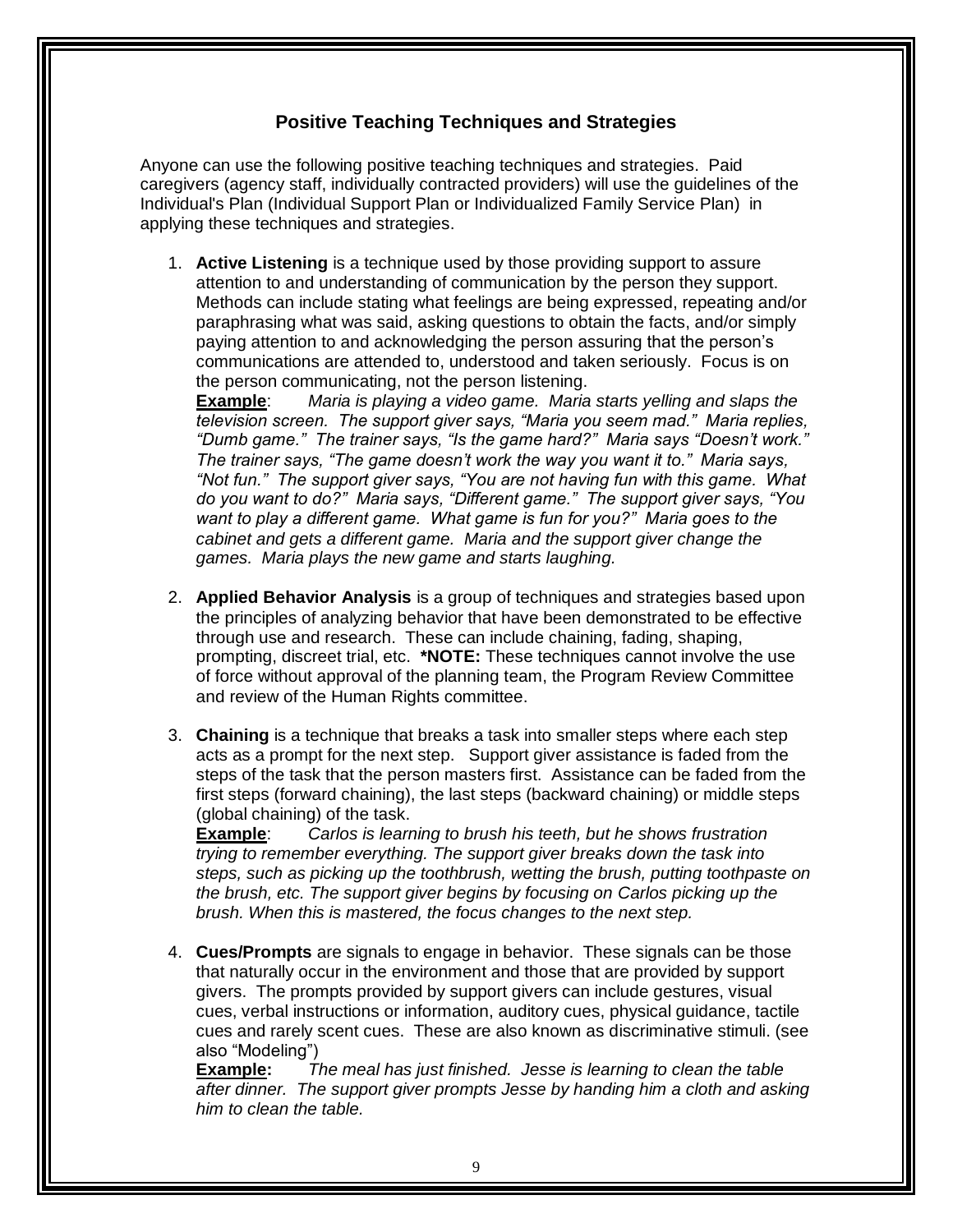5. **Differential Reinforcement** is planned reinforcement of specific desirable behaviors, while not reinforcing other behaviors. Support givers actively encourage positive behavior using reinforcement and minimize reinforcement for undesired behavior.

**Example**: *When Abdulah and Hakeem sit together and play a game quietly, their mother sits with them and plays the game. She tells them she enjoys being with them. Later when Abdulah and Hakeem are arguing over who has more marbles, their mom goes into the kitchen to do the dishes and does not talk to them.*

6. **Discrimination Training** is teaching a person to behave differently based upon the situation and environment.

**Examples**: *Don indiscriminately masturbates. Instead of trying to stop the behavior, Don is taught how to select an appropriate time and place such as a private time in his bathroom or bedroom. And Sam greets everyone with a hug, whether he knows them or not. Sam is taught to stop and ask himself the questions, "Do I know this person's first and last name?" "Do I see this person every day?" to help him identify if this person is a stranger and to change how he greets the person.*

- 7. **Environmental Manipulation** is also known as "environmental support", "environmental change" and "environmental engineering". This is creating environments that will make it more likely that the person will succeed. It can include setting up the environment to facilitate better learning, "avoiding" or "removing temptation", and elimination of environmental extremes and stressors (such as temperature, light, sound, contaminants, altitude, social groupings, etc.) **Examples**: *Joe cries every time his mother prepares a meal making a stressful situation for both Joe and his mother. After some observation, it is determined that Joe's crying seems to happen when his mother leaves his sight. The living room sofa blocks Joe's view of his mother. The furniture is rearranged so Joe can see his mother. His crying stops and he is able to play in the living room while his mother prepares meals. And Jaime and Jean sit across from each other at a table to do activities. Materials for activities lay on the table between them. They fight over the materials. The person supporting them sets up an additional activity area at another table. Jaime and Jean now have their individual materials at separate tables, and there is no fighting.*
- 8. **Fading of Cues/Prompts** is a teaching technique that gradually reduces or withdraws the amount of assistance given to an individual. This involves actively assuring that "natural" environmental prompts are taught and gradually replace those provided by the support giver. (see also "Generalization Training" and "Graduated Guidance")

**Example:** *Guillermo is learning to get up in the morning and get out of bed. A support giver has been coming in and waking Guillermo up and telling him to get out of bed. An alarm clock is purchased and set to ring in the mornings. The support giver comes in and tells Guillermo that the alarm clock going off means it is time to get up. As time goes on the support giver talks less and lets the alarm clock ring longer. Finally the support giver stops going in to awaken Guillermo and Guillermo gets up when the alarm clock goes off.*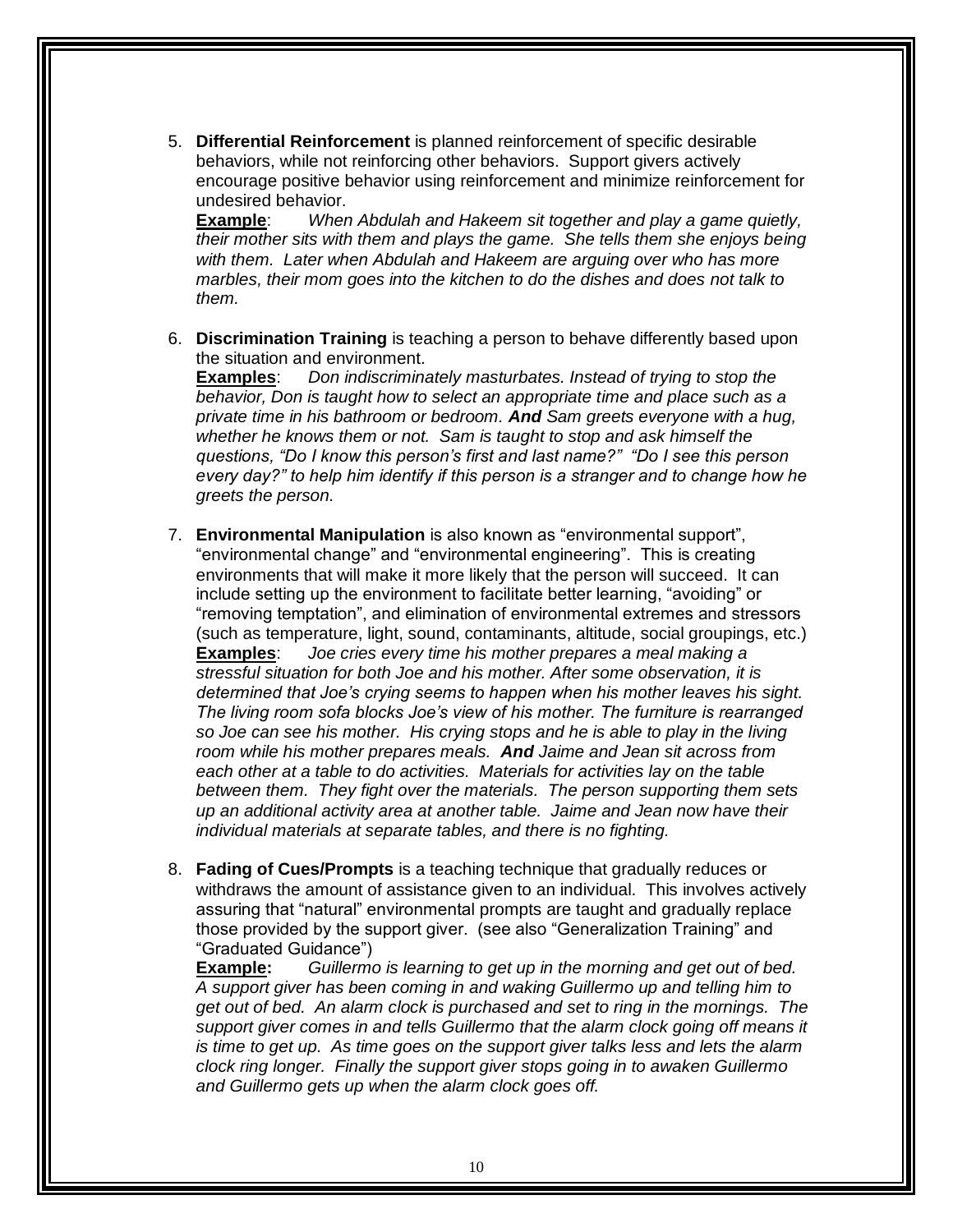9. **Generalization Training** is a strategy or series of strategies to teach the person to display the behavior in all circumstances or situations where the behavior would normally or naturally occur.

**Example**: *Sally cannot tell the difference between the men's restroom and the women's restroom. Support givers teach her all of the symbols and words to be able to tell the difference in all situations. And Joshua is taught to zip his pants immediately every time that he puts them on and/or pulls them up regardless of where he is. In this way, Joshua always has his pants appropriately zipped in every circumstance.*

10. **Graduated Guidance** is a teaching technique that starts with the guidance necessary to support or assist the person in completing a task and gradually provides less assistance as the person gains or demonstrates greater competence. This usually refers to the use of physical assistance.

**Example**: *Taylor is learning to scoop food with a spoon. After the support giver has handed the spoon to Taylor and told Taylor to pick up the spoon, Taylor has still not responded. The support giver then physically guides Taylor's hand to the spoon. When Taylor's hand touches the spoon her fingers close around the spoon and she starts to lift the spoon. The support giver withdraws her hand from Taylor and allows Taylor to complete the motion*.

11. **Incidental Teaching** involves using the "teachable moment". Those who support individuals use normally occurring situations as well as random and unplanned occurrences to provide "on the spot" learning opportunities to individuals. Sometimes this is "learner lead" with the support giver expanding upon the individual's lead or interest.

**Example**: *While Tyler and a support giver are traveling to the ice cream shop, the vehicle they are in gets a flat tire. The support giver uses this as an opportunity to teach about getting safely off of the road, staying calm in a crisis and using tools to change the tire.*

12. **Modeling** is demonstrating the desired behavior to be imitated. (see also "Cues/Prompts")

**Example**: *Alma is learning to fold clothes. The person supporting Alma sits next to her and also folds clothes or folds clothes while Alma watches.*

13. **Redirection** is a technique where the person is instructed to a different area, activity, choice or focus in order to interrupt the current behavior, **and** then problem solving to address the reason for the behavior, and/or training the acceptable replacement behavior follows. This technique is best used when a functional alternative behavior has been identified. Simply changing locations, circumstances, or attention may not address the underlying cause of the behavior. It may continue in the different situation or happen again after a short delay.

**Example**: *Alberto is getting tired of feeding the birds on the back porch. He throws down the bag of seeds. The support giver noticed that prior to this Alberto*  was looking at the swing, the back gate and the door to the house. The support *giver starts a conversation with Alberto. The support giver asks if he would like to sit down on the swing, go for a walk or go back in the house. Alberto goes to the swing, sits on it and begins to swing.*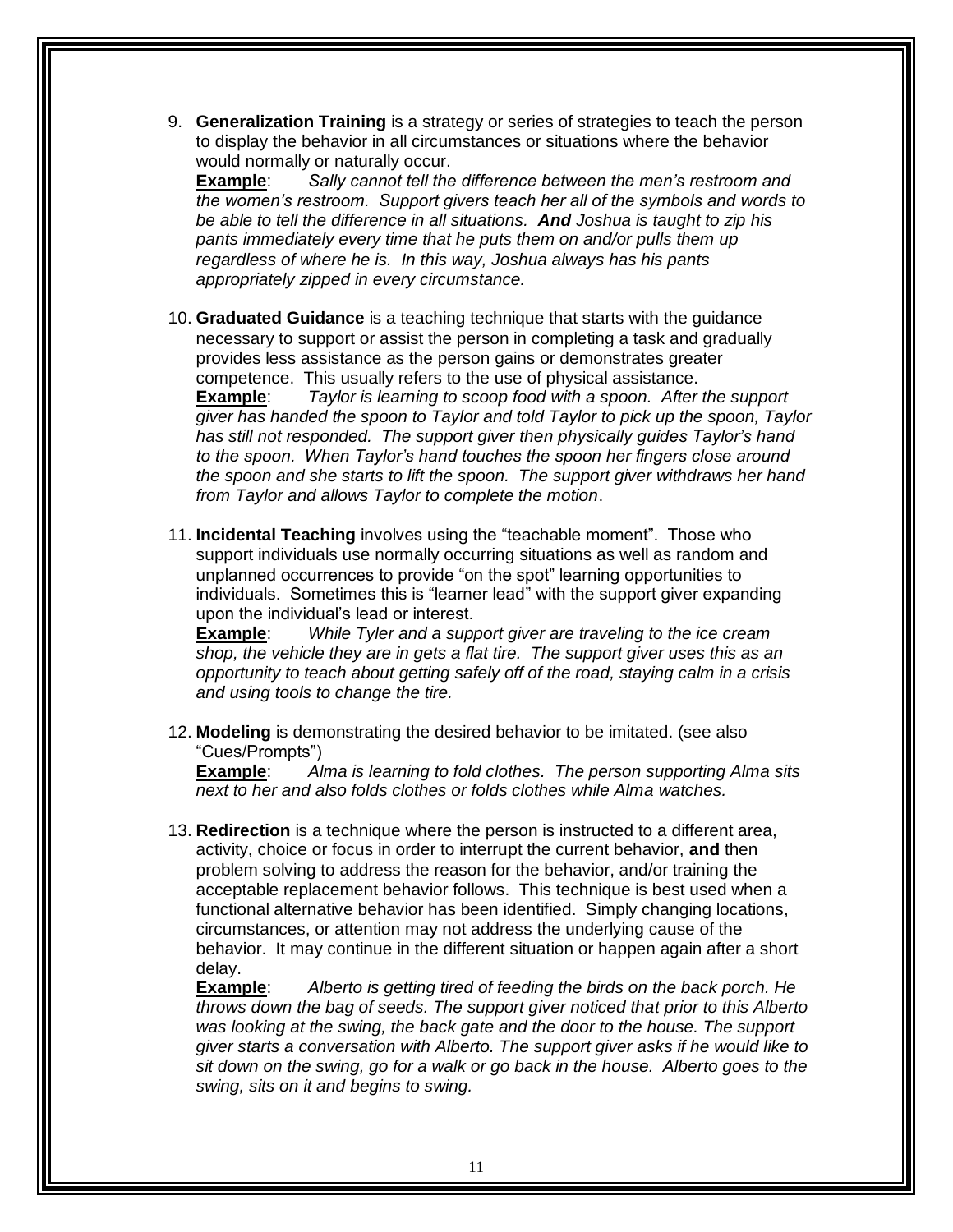14. **Reinforcement** is any event/item that immediately follows a behavior which increases the likelihood of the behavior occurring again. Reinforcing events/items can include a wide variety of objects, activities, interactions, occurrences or tokens/symbols.

**Example**: *Han takes his plate to the kitchen and washes it. The support giver smiles and tells Han, "Thank you for washing your plate. Good job." (It is important to be specific about what is being praised.) In the future, Han repeats the behavior more frequently.*

15. **Relaxation Training** can involve a number of different strategies to help a person remain calm or use self calming techniques in situations that otherwise produce stress and anxiety. Training can include biofeedback, desensitization, breath control, guided imagery, orderly muscle tension and relaxation, meditation, scripted "self talk", etc.

**Example**: *Dina becomes very anxious when she sees and/or hears thunderstorms. Dina is taught to close her eyes and take 3 slow deep breaths whenever she is aware of a thunderstorm.*

16. **Shaping** is a procedure during which support givers reinforce in a planned sequence closer and closer steps to learning a skill. At first the support giver would reinforce any response that even resembles the desired behavior. After that response is occurring with regularity, the support giver requires that the response be a little closer to the desired behavior before providing reinforcement. This continues until the individual is then displaying the desired behavior.

**Example**: *Andrè is expected to sit with his classmates at story time. Currently Andrè wanders around the room. Whenever Andrè comes within 3 feet of his chair the teacher praises Andrè. Soon Andrè starts hovering around his chair; then the teacher only praises Andrè when he actually touches his chair. Andrè starts touching his chair all the time, then the teacher only praises André when his leg touches the chair. Eventually Andrè will sit in his chair in order to have the teacher praise him.*

17. **Token Economies** can be used with anyone as long as they do not require a person to earn basic necessities such as clothing, food and shelter and/or things that already belong to them, including money. Token economies are reward systems where tokens (symbols) are given for positive behavior, saved and exchanged for items of larger value. Token symbols can be poker chips, stars on a chart, stickers, checks on a calendar, or any other symbolic item.

**Example**: *Jasmin really likes music CDs, however rewarding Jasmin with a music CD every day that she completes all of her house chores is not realistic or practical. A system is set up for her to accumulate tokens (stars on a calendar) and when she has twenty tokens she will get a new music CD (that is not purchased with her money).*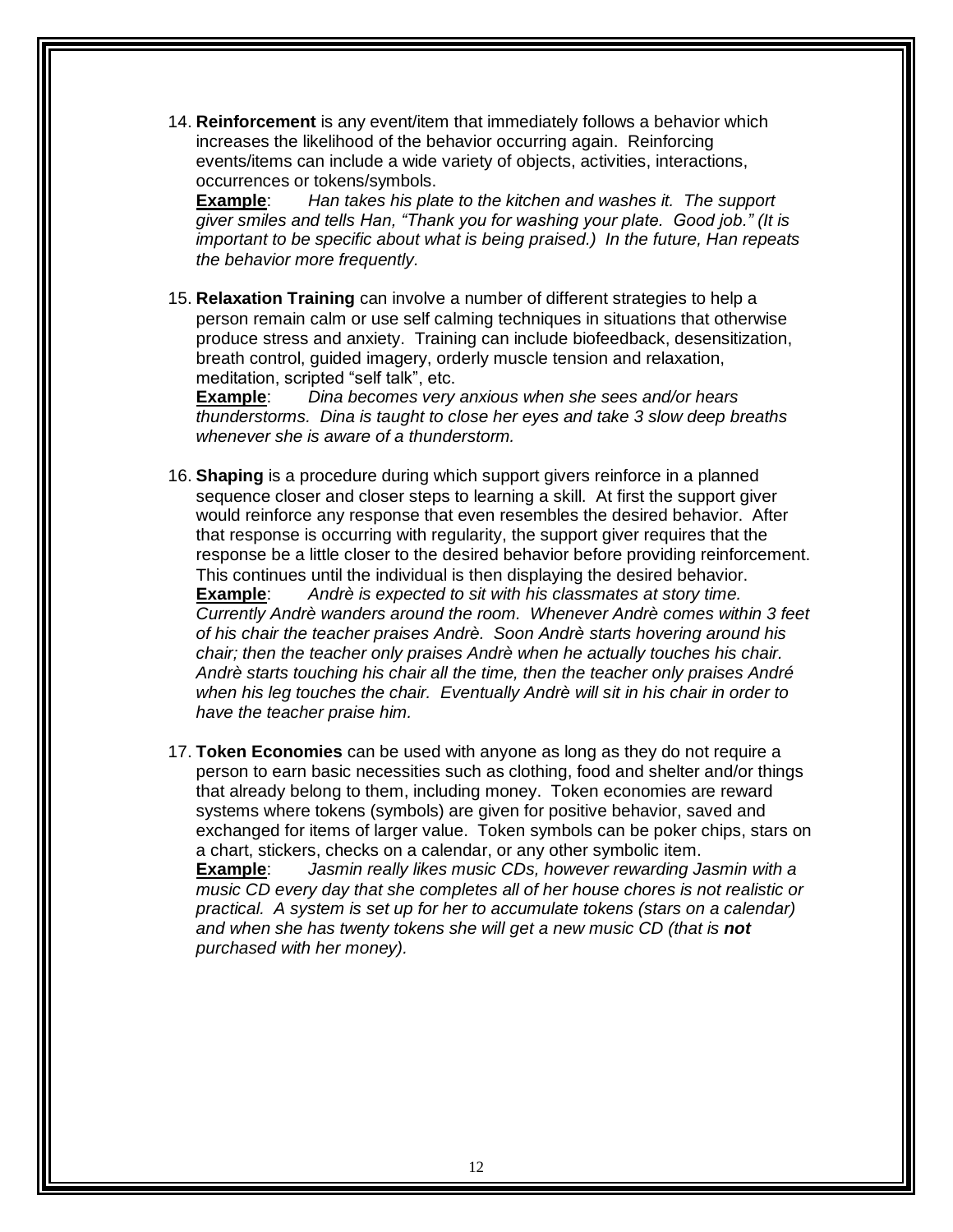18. **Voluntary Time Out** is a procedure where the individual chooses to go to an area away from others to allow time and space to deal with stressors in the environment or feelings that can lead to difficult behavior. Those supporting the individual can suggest and/or encourage the individual to use time out, but the individual ultimately chooses whether s/he separates him/herself and for how long that will be.

**Example**: *Simone comes home from day activities and starts yelling at those supporting her at home. One of the persons at her home suggests that she go to her room and relax for a few minutes. Simone goes to her room, lies on her bed for a few minutes and then comes back into the living room and calmly talks to others.*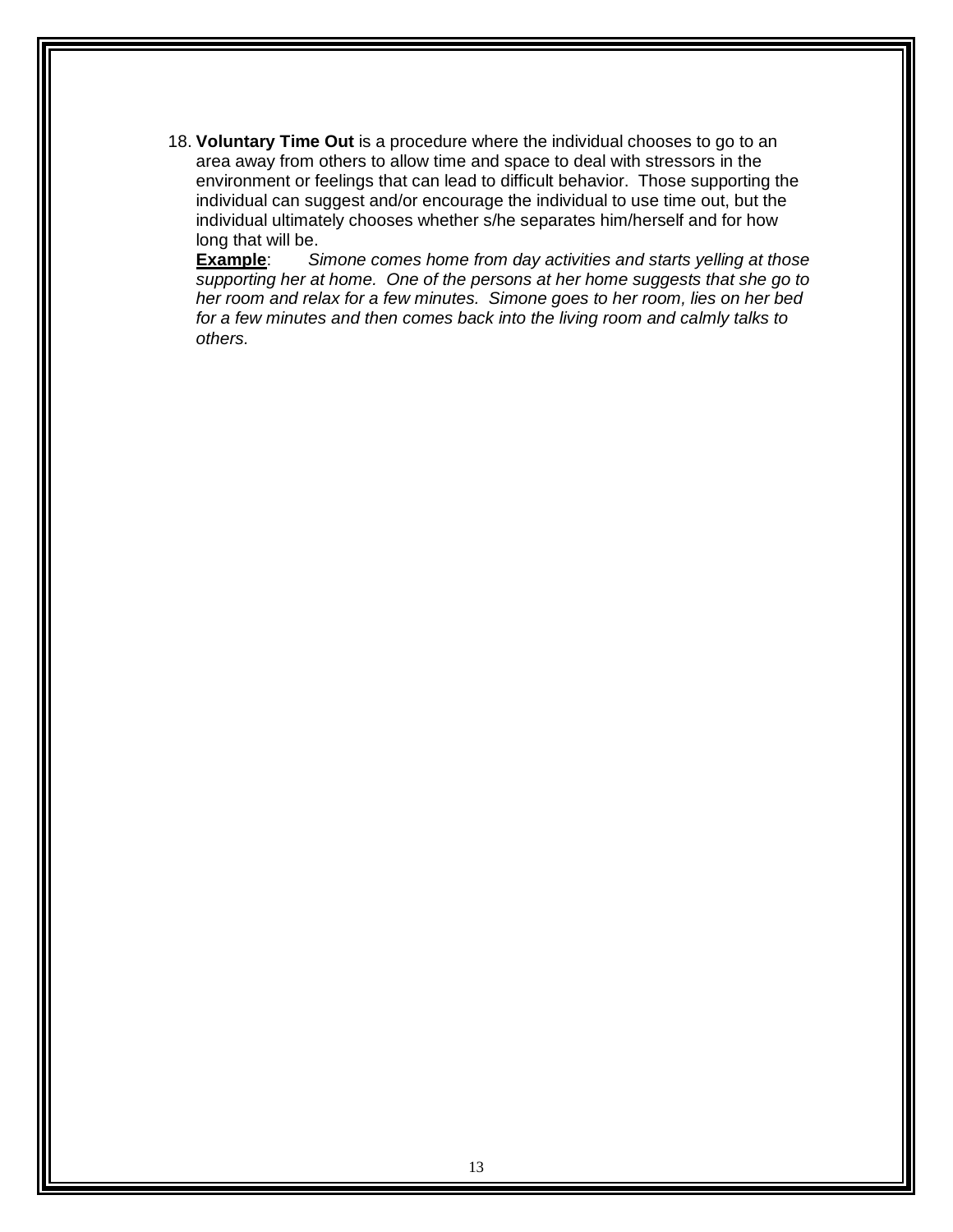## **BEHAVIOR PLAN**

#### **1. When does an individual need a behavior plan?**

- a. The team **must** write a plan: for anyone prescribed a behavior modifying medication (except if living in their own or family home); or upon team decision to use any technique that requires approval, which includes any of the following: -techniques that require the use of force, -programs involving the use of response cost, -programs which might infringe upon the rights of the individual -protective devices used to prevent self injury.
- b. The team **may consider** developing a plan when the individual is displaying an inappropriate behavior that interferes with the individual's learning or participation in his/her community or places the individual or others at risk of harm.
- c. The team **must meet and consider** writing a behavior plan when an emergency measure is used two or more times in a 30 day period or with any identifiable pattern.

#### **2. If a Behavior Plan needs to be developed:**

a. Describe the target behavior (inappropriate/interfering behavior) in specific terms – label and define.

### b. Collect baseline data:

-Who, what, when, how often. -Antecedents (what happened before the target behavior). -Precursors (what is the person doing before the target behavior) -Describe what the Target Behavior looks like. -Consequences (what happens after the target behavior).

- c. Examine the individual's environment to determine any issues that may be contributing to the inappropriate behaviors. This may include but not be limited to looking at: space, privacy, health, communication skills, relationships, and ability to make choices.
- d. Look for the purpose/meaning/function of the target behavior "why" is the individual displaying this behavior.
- e. Determine the Alternative Behavior that will replace (or be incompatible with) the target behavior and how that alternative behavior will be taught: -Write an alternative outcome to be taught.

-List the strategy to teach the alternative outcome.

-Include the reinforcement schedule.

-How will data be collected (mini-strategy for each antecedent behavior noted.

-What will be done if the target behavior occurs.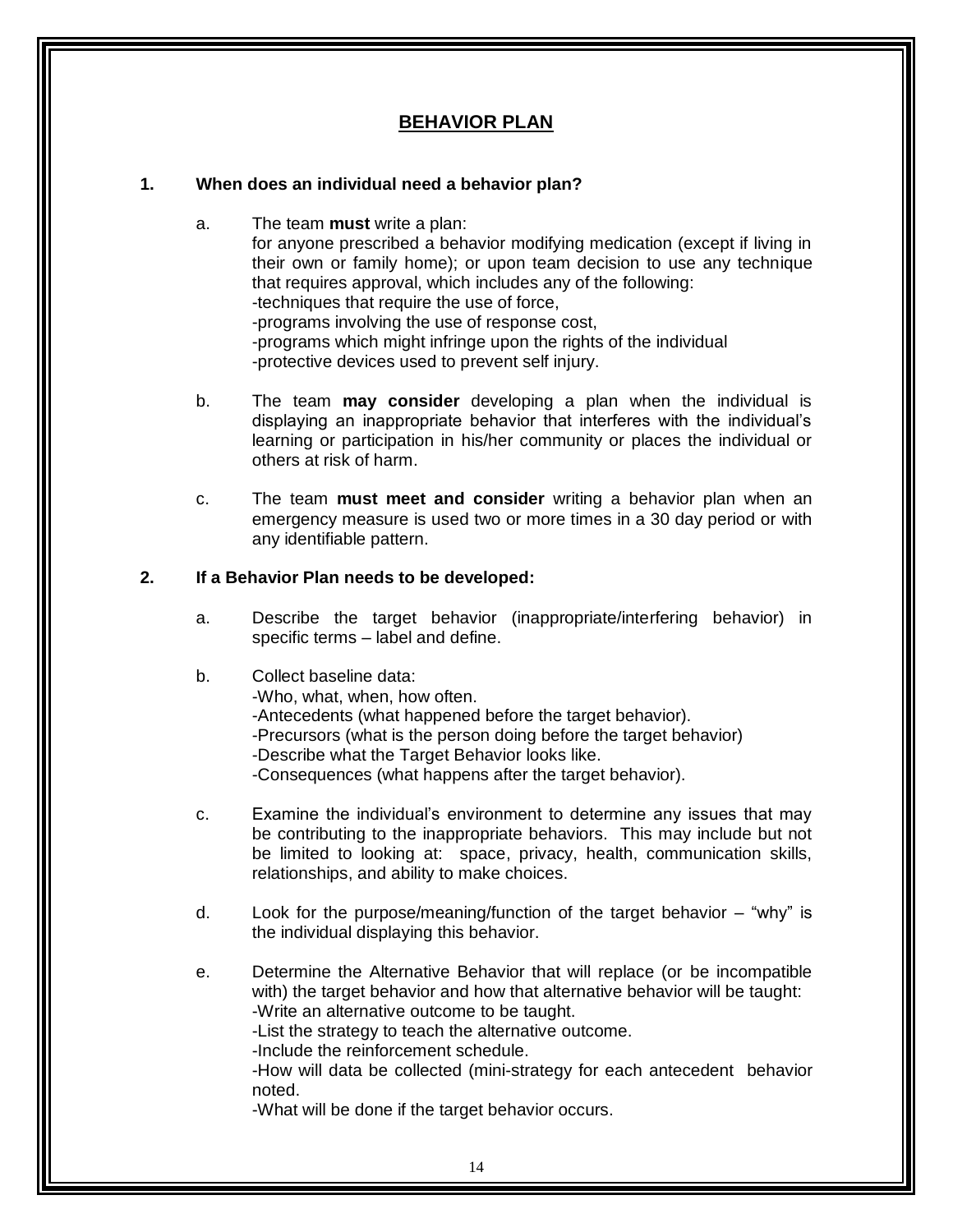-List the name and/or title of the person who will train the staff who will be implementing the behavior plan and the name and/or title of the person who will monitor the implementation of the behavior plan on-site twice a month.

-The responsible person's signature and approval must be attained prior to implementation and review of the plan by the Program Review Committee.

#### **3. Once the team writes a Behavior Plan and agrees to it:**

The team needs to submit it for approval to the Program Review Committee and to the Human Rights Committee for review.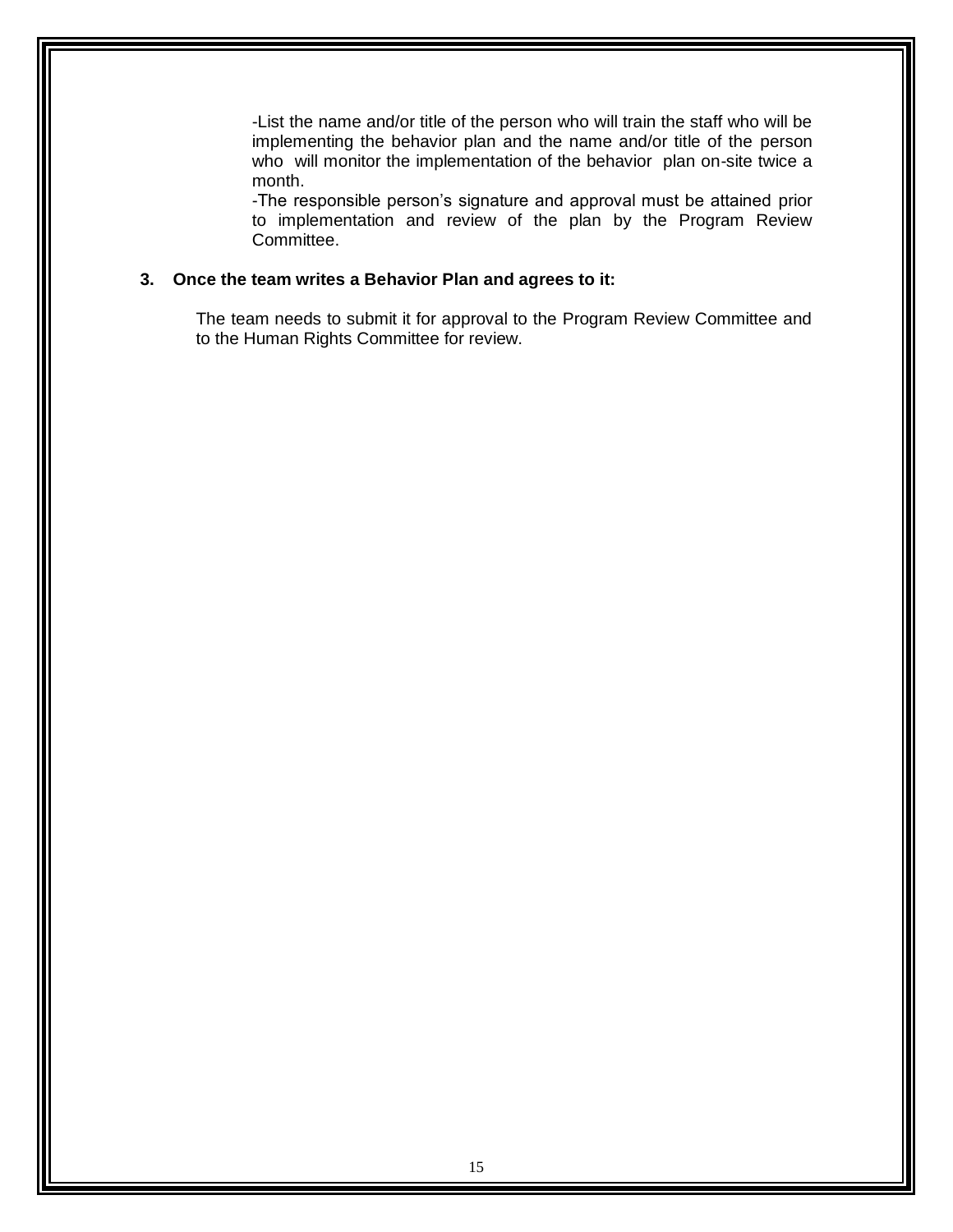## **TECHNIQUES/PROGRAMS REQUIRING PRIOR REVIEW AND APPROVAL BY THE PROGRAM REVIEW COMMITTEE (PRC)**

### **R6-6-903. Program Review Committee**

**The ISP team shall submit to the PRC and Human Rights Committee for review any behavior plan, which includes:**

#### **1. Techniques that require the use of force.**

- a. Forced Compliance
- b. Forced Exclusion Time Out
- c. The use of contingent observation, if force is required.
- d. Logical consequences, if force is used.

#### **2. Programs that might infringe upon the rights of the individual.**

- a. Exclusion from activities within the daily routine.
- b. Restitution Payment for repairs/replacement for property damage, etc.
- c. Reinforcement procedures that require the individual to earn basic necessities or personal possessions.
- d. Giving up a reinforcer that has already been earned as a consequence to a behavior that occurred after earning the reinforcer.
- e. Limitations, some examples are:
	- cigarettes
	- access to the community
	- soda or coffee
	- phone privileges, if individual uses phone excessively
	- access to food and basic necessities

**3. The use of behavior modifying medications. (Note: Except when an individual is living in his/her own home or family home.)** The utilization of behavior modifying medication, as ordered by a physician, as

part of the treatment strategy to address/manage behavioral issues.

### **Notes:**

- Prior review by PRC is not required for situations where the prescribing physician orders behavior-modifying medications to accomplish a specific "one time" medical or dental procedure.
- The planning team must convene and initiate development of a plan within 30 days of the start of behavior modifying medications.
- Within 90 days, the planning team should have the plan completed and forwarded to the Program Review Committee for review.
- **4. Protective devices used to prevent an individual from sustaining injury as a result of his/her self-injurious behavior.**

Protective devices that are utilized as a consequence to a behavior to prevent and/or minimize injury from incidents of self-abusive behavior, such as helmets, arm wraps, straps, etc.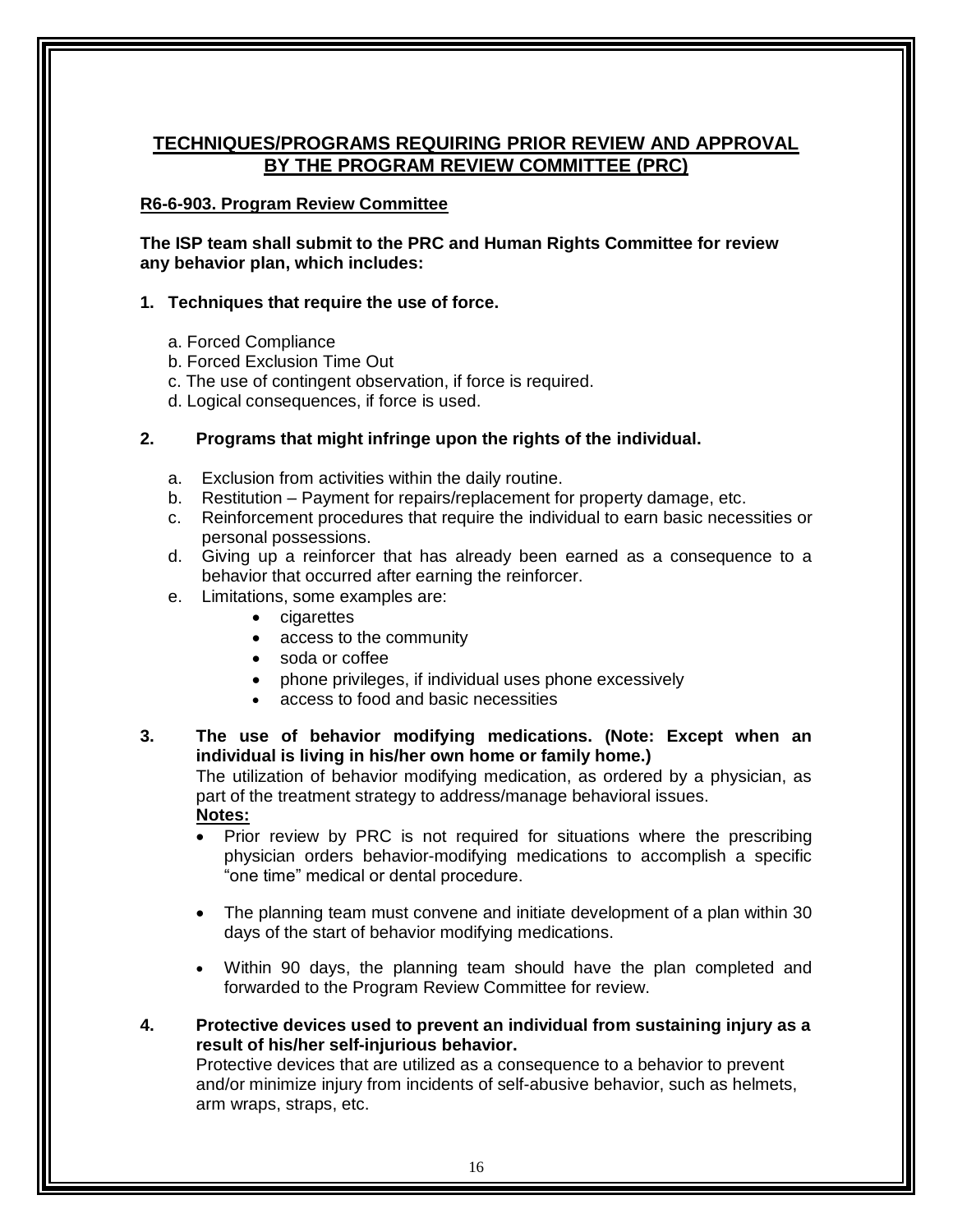### **TRAINING REQUIREMENTS FOR PEOPLE IMPLEMENTING BEHAVIOR PLANS**

#### **R6-9-906. Training**

**Any person who is involved in the use of a behavior plan shall be trained by the Division or trained by an instructor approved by the Division prior to such involvement.**

**A. Initial Training shall cover at a minimum:**

- **1. Provisions of law related to:**
	- **a. Interventions, particularly this Article and 42 CFR 483.450 (October 1, 1992)**
	- **b. Rights of individuals with developmental disabilities**
	- **c. Confidentiality**
	- **d. Abuse and Neglect**
- **2. Intervention techniques, treatment and services, particularly addressing the risks and side effects that may adversely affect the individual.**
- **3. The development, implementation and monitoring of a person specific behavior plans.**
- **4. A general orientation to:**
	- **a. Division goals with respect to the provision of services to individuals with developmental disabilities.**
	- b. **Related policies and instructions of the Division.**
- **B. With respect to the use of techniques, the Rule indicates training shall include hands-on or practical experience conducted by instructors approved by the Division, and who have experience in the actual use of the interventions as opposed to administrative responsibility for such use. The Rule also indicates "physical management techniques shall only be used by those persons specifically trained in their use".**

*The Rule, and associated Department of Economic Security, Division of Developmental Disabilities policies and procedures, licensing and/or certification requirements indicate that:*

*Any person providing direct services to individuals who have the potential to exhibit inappropriate behaviors, which may require physical management and control, receive training in the use of interventions. The intervention training should include hands-on or practical experience conducted by an instructor approved by the Division, using a curriculum approved by the Division, and who have experience in the actual use of interventions as opposed to administrative responsibility for such use.*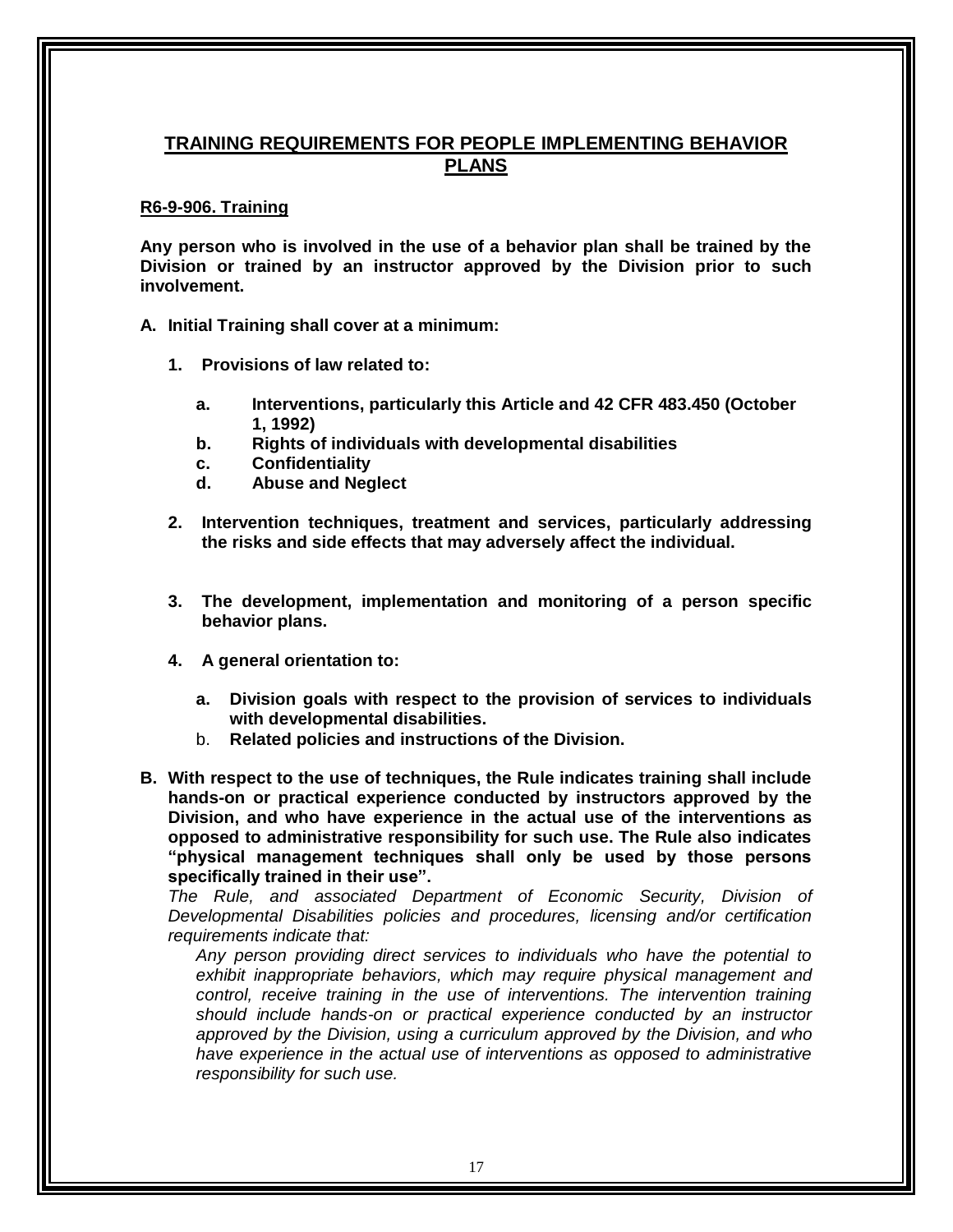*Currently, the intervention training recognized to meet this training requirement is the Division's "Client Intervention Training" (CIT). All other forms of physical intervention training must be reviewed and approved by the Division to ensure compliance with this rule, the associated policies and procedures of the Division and the Client Intervention Training Statewide Standards.*

*All persons using CIT techniques shall:*

- *a. Have successfully completed a CIT course in the use of those intervention techniques.*
- *b. Receive instruction in CIT techniques only from an instructor certified and/or approved by Department.*
- *c. Be re-certified in CIT techniques periodically as determined by Client Intervention Training State-wide Standards or determined by their supervisor.*
- **C. Any person providing direct service to an individual whose program involves the utilization of behavior modifying medications shall receive training that includes:**
	- **1. An overview of drug use, interactions and contraindications;**
	- **2. A discussion of planned reductions in the use of such medications and clinical rationale for continued use;**
	- **3. Identification of side effects of the use of behavior modifying medications including, but not limited to, Tardive Dyskinesia; and**
	- **4. Instruction in methods for reporting results of medication use.**
- **D. The Division shall provide all persons serving on a Program Review Committee (PRC) and Human Rights Committee (HRC), training and information relative to the Division and Department rules and procedures, and contemporary practices in behavior treatment.**
- **E. In addition to initial training, the Division shall ensure that training is available as necessary to maintain currency in knowledge and recent technical trends related to intervention trends related to intervention for the management of inappropriate behaviors.**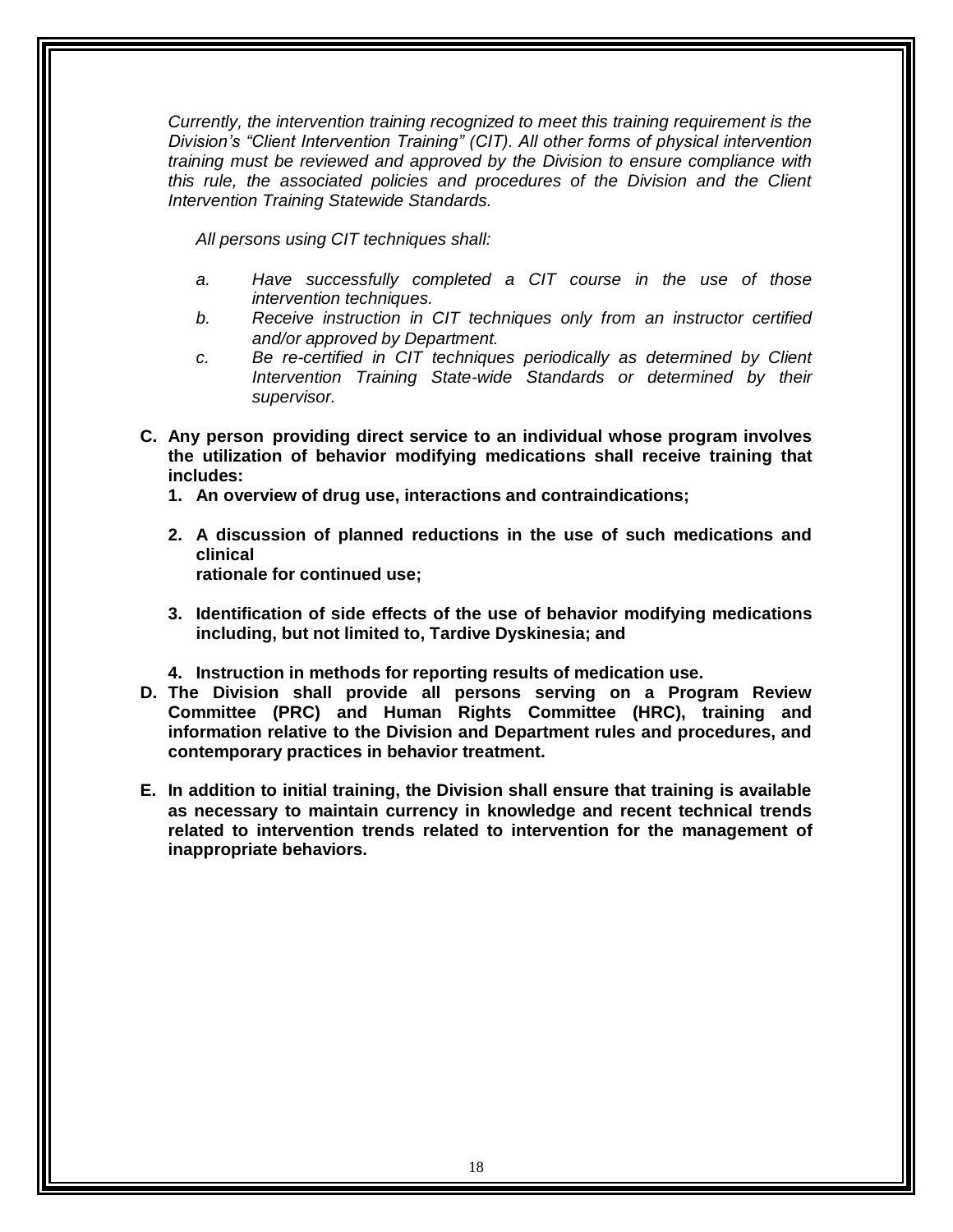# **PROHIBITED TECHNIQUES**

#### **R6-6-902. Prohibitions**

#### **The following behavioral intervention techniques are prohibited:**

#### **1. The use of seclusion (locked time out) rooms.**

Defined as placing an individual in a room and locking or holding the door shut, thus preventing egress. (Includes the use of **force** to place or maintain an individual in a **confined** area, **alone** and/or **without interaction**.)

### **2. The use of overcorrection.**

Defined as a group of procedures used as a consequence to an individual's behavior, which involve either:

- a. requiring an individual to restore an environment to a state vastly improved from that which existed prior to the behavior, or
- b. requiring an individual to repeatedly practice a behavior.

#### **3. The application of noxious stimuli.**

Defined as the utilization of a stimuli that is considered to be highly unpleasant to the individual, including, but not limited to:

- a. Offensive tastes.
- b. Loud, high-pitched, or otherwise unpleasant noises.
- c. Offensive odors.
- d. Offensive tactile stimuli.
- e. Offensive visual stimuli.

#### **4. Physical restraints, including mechanical restraints, when used as a negative consequence to a behavior.**

- Physical restraints are defined as, but not limited to, full body restraints, basket weave/standing restraints, and seated restraint procedures.
- Mechanical restraints are defined as a device utilized to limit "freedom of movement".

#### *Notes:*

- *1. The Rule prohibits the use of physical restraints, except in the case of an emergency (See R6-6-908. Emergency Measures). The utilization of physical restraint procedures is prohibited when used as a consequence to a behavior.*
- *2. Restraint techniques/procedures can be utilized to achieve medical/dental care and treatment, as ordered by a physician.*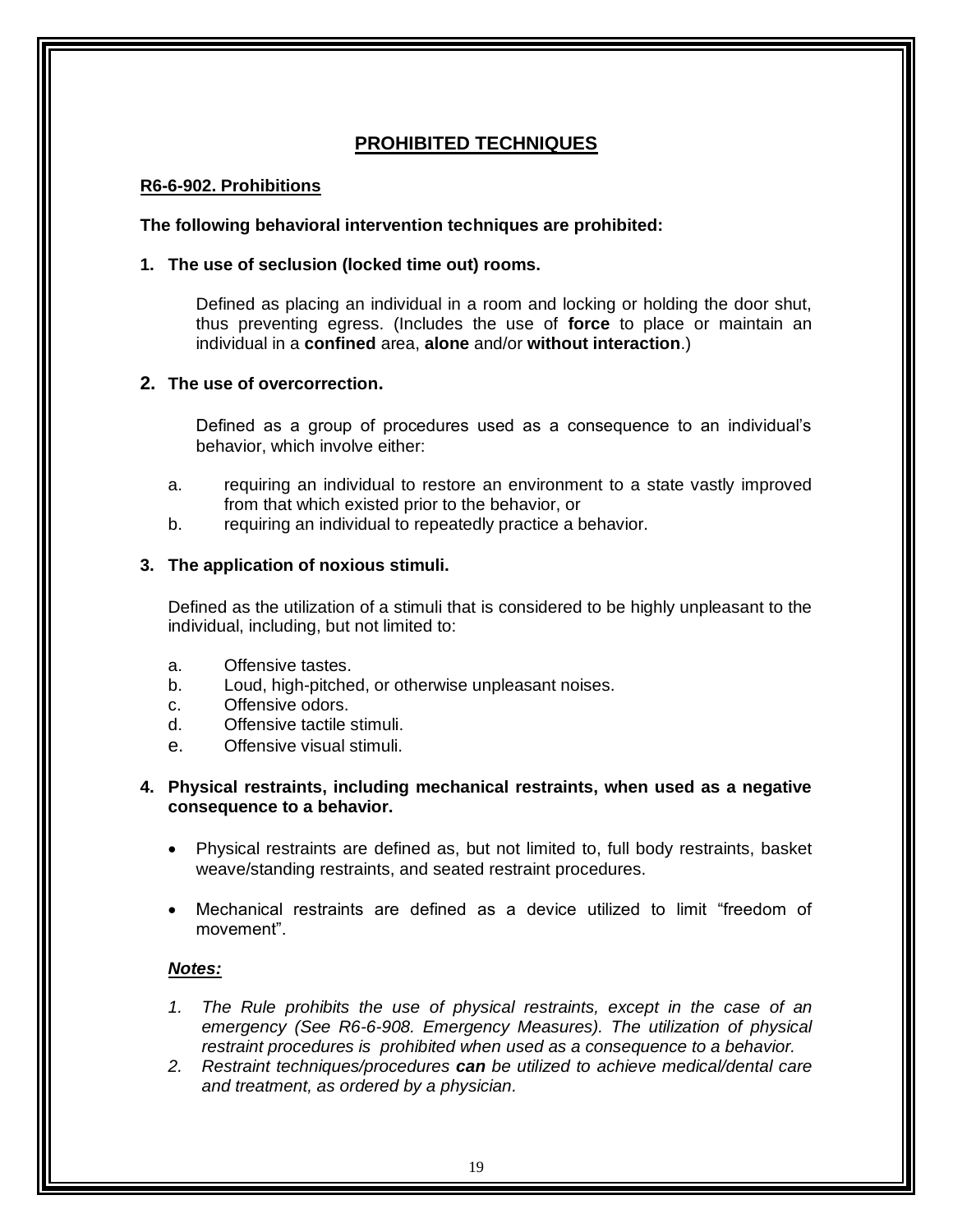### **5. The use of behavior modifying medication, except as specified in R6-6-909, if:**

- **a. They are administered on an "as needed" or "PRN" basis; or**
	- PRN An abbreviation indicating "as needed".
	- The decision to administer and/or increase the dosage of the behavior modifying medication is based on the paid provider's discretion.
- **b. They are in dosages which interfere with the individual's daily living activities; or**
- **c. They are used in the absence of a behavior plan.**
	- See R6-6-909.B.2 states behavior modifying medications shall be prescribed and administered only as part of a behavior plan in the annual plan (ISP, IFSP).

*Note: Except where there is an "exemption" established by the Division.*

### **6. Those addressed in A.R.S. Section 36-561.A.**

*A.R.S. Section 36-561.A. states "No psycho surgery, insulin shock treatment or electroshock or experimental drugs shall be administered by the Department to any individual, nor shall the Department license, approve, support any program or service which uses such treatments of drugs."*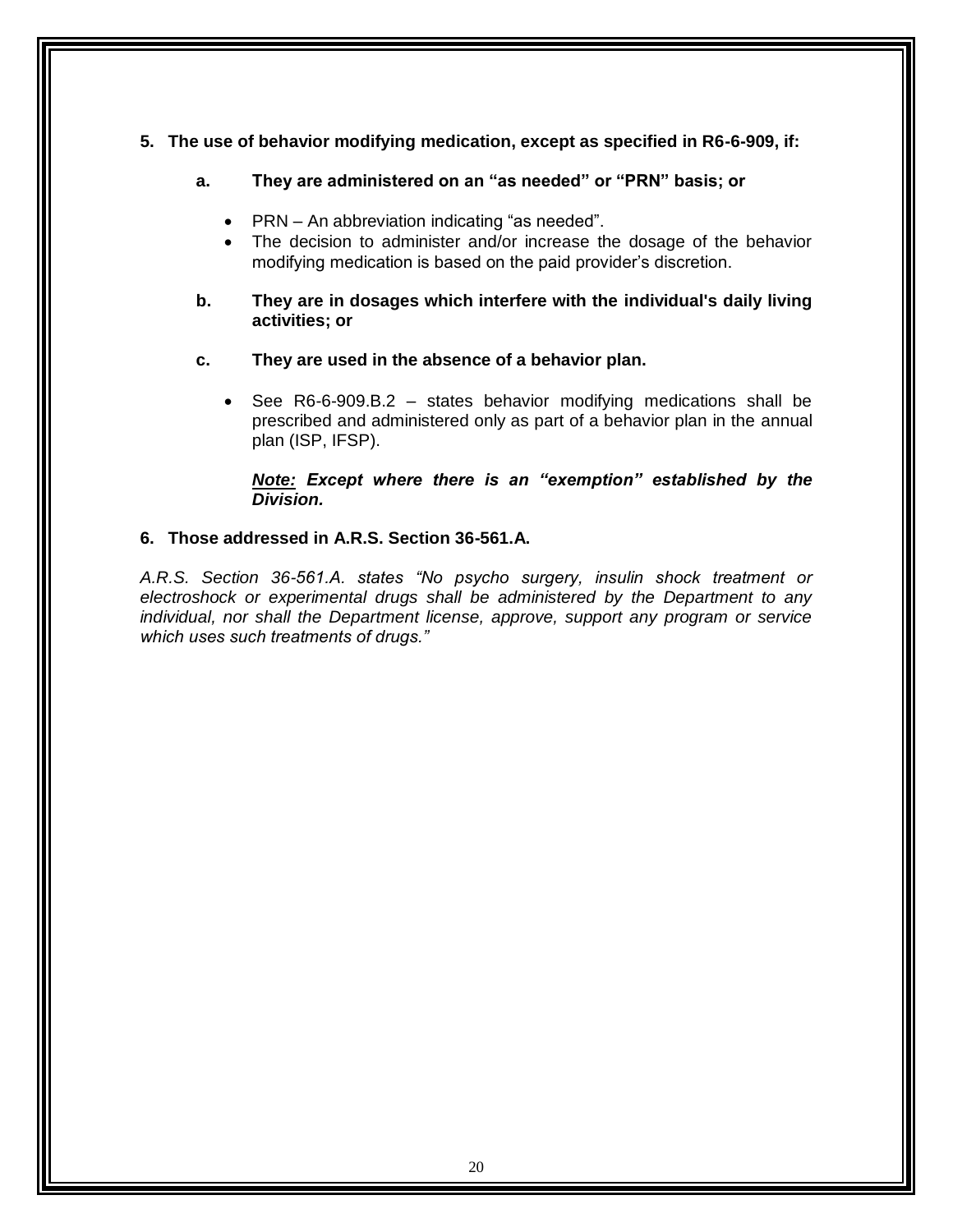# **Individual Support Plan Team**

#### **Responsibilities:**

- 1. The planning team must submit to the PRC and HRC committees any behavior plan which includes:
	- a. techniques that require the use of force;
	- b. programs involving the use of response cost; this means a procedure often associated with token economies, designed to decrease inappropriate behaviors, in which reinforcers, already earned, are taken away or not awarded as a consequence of inappropriate behavior;
	- c. programs which might infringe upon the rights of the individuals;
	- d. the use of behavior modifying medications; and
	- e. protective devices used to prevent an individual from being injured due to self-injurious behavior.
- 2. Upon receipt of the response from the PRC, and as part of the plan development process, the planning team must either:
	- a. implement the approved behavior plan;
	- b. accept the PRC recommendation, and incorporate the revised behavior plan into the plan (ISP or IFSP) or
	- c. reject the PRC recommendation and develop a new behavior plan.

All revised behavior plans must be re-submitted to the PRC for approval and the HRC for review and recommendation.

### **No implementation shall occur prior to approval.**

#### **Monitoring Behavior Plans:**

Each planning team shall specifically designate and record in the plan (ISP/ IFSP) the name of a member of the team, excluding those direct service staff responsible for implementing the approved behavior plan, who shall:

- a. Ensure that the behavior plan is implemented as approved.
- b. Ensure that all persons implementing the behavior plan have received appropriate training as specified in R6-6-906.
- c. Ensure that accurate data on the learning objective and the target behavior(s) are maintained in the individual's record.
- d. Evaluate, at least monthly, collected data and other relevant information as a measure of the effectiveness of the behavior plan.
- e. Conduct on-site observations not less than twice per month and prepare, sign, and place in the individual's record a report of all observations.

(Taken from A.A.C R6-6-903a, 904 and 905.)

### **DISTINGUISHING BETWEEN THE PRC AND THE HRC COMMITTEES**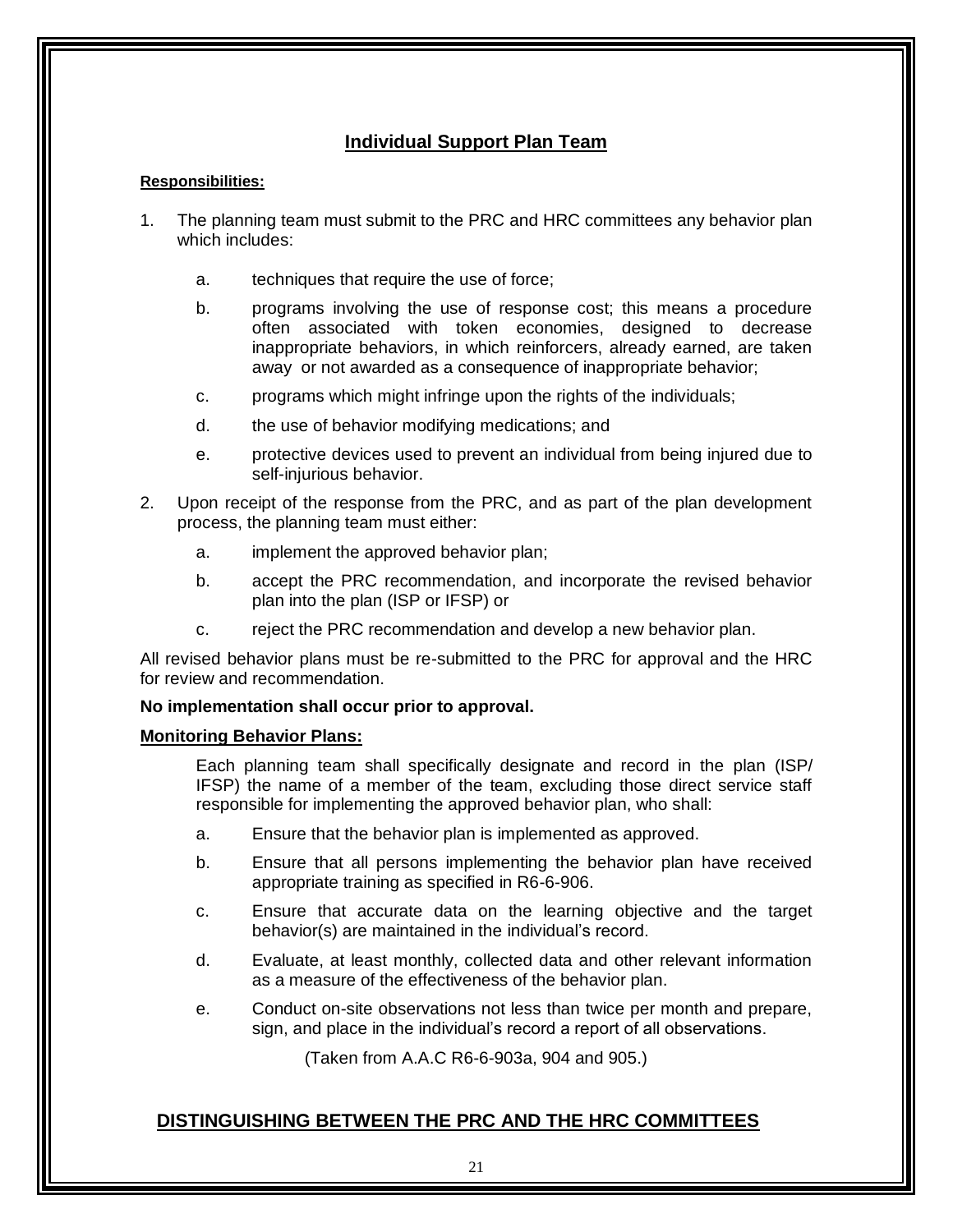| <b>Program Review Committee (PRC)</b>                                                                                                                                                                                                                                                                                                                                                                                                                                                                                      | <b>Human Rights Committee (HRC)</b>                                                                                                                                                                                                                                                           |  |
|----------------------------------------------------------------------------------------------------------------------------------------------------------------------------------------------------------------------------------------------------------------------------------------------------------------------------------------------------------------------------------------------------------------------------------------------------------------------------------------------------------------------------|-----------------------------------------------------------------------------------------------------------------------------------------------------------------------------------------------------------------------------------------------------------------------------------------------|--|
| PRC means a specially constituted<br>committee that meets the requirements of<br>42 CFR section 483.440 (f) (3) and Article<br>9.                                                                                                                                                                                                                                                                                                                                                                                          | HRC means a committee established by<br>the department whose members are<br>appointed by the director from a list of<br>candidates recruited in the local area that<br>meet the requirements of ARS 41-3801.                                                                                  |  |
| The PRC shall be comprised of at least the<br>following:<br>A representative of the DDD who shall<br>0<br>act as the chairperson as designated<br>by DPM<br>A person who provides habilitation<br>U<br>services<br>A person qualified as determined by<br>$\Box$<br>the Division in the use of behavioral<br>techniques<br>A parent of a person with a<br>$\Box$<br>developmental disability, whose child's<br>program is not being reviewed<br>A lay person<br>U<br>A person with a developmental<br>$\Box$<br>disability | The HRC shall consist of no less than<br>seven, nor more than fifteen persons with<br>expertise in one or more of the following<br>areas:<br>Psychology<br>$\mathbf{L}$<br>Law<br>П<br>Medicine<br>П<br>Education<br>П<br>Parent and/or a person with a<br>$\Box$<br>developmental disability |  |
| <b>Responsibilities of PRC:</b>                                                                                                                                                                                                                                                                                                                                                                                                                                                                                            | <b>Responsibilities of HRC:</b>                                                                                                                                                                                                                                                               |  |
| Approve or disapprove all individual plans<br>that include:                                                                                                                                                                                                                                                                                                                                                                                                                                                                | Provide independent oversight and review<br>with regard to:                                                                                                                                                                                                                                   |  |
| 1. Techniques which use force<br>Programs involving the use of<br>2.<br>response costs<br>3. The use of behavior modifying<br>medications<br>4. Programs which infringe on the rights<br>of individuals<br>The use of protective devices relative<br>5.<br>to an individual's self injurious behavior                                                                                                                                                                                                                      | 1. All aversive or intrusive behavior plans<br>2. The use of behavior modifying<br>medications<br>3. Research affecting individuals<br>4. Possible instances of abuse, neglect,<br>or denial of individual rights                                                                             |  |
|                                                                                                                                                                                                                                                                                                                                                                                                                                                                                                                            | Forward to the District Program Manager<br>written objections to actions by employees<br>of the Department or contract service<br>providers.                                                                                                                                                  |  |
|                                                                                                                                                                                                                                                                                                                                                                                                                                                                                                                            | No employees of the Department or<br>contract service provider may be a voting<br>member of an HRC or otherwise direct<br>committee decision-making.                                                                                                                                          |  |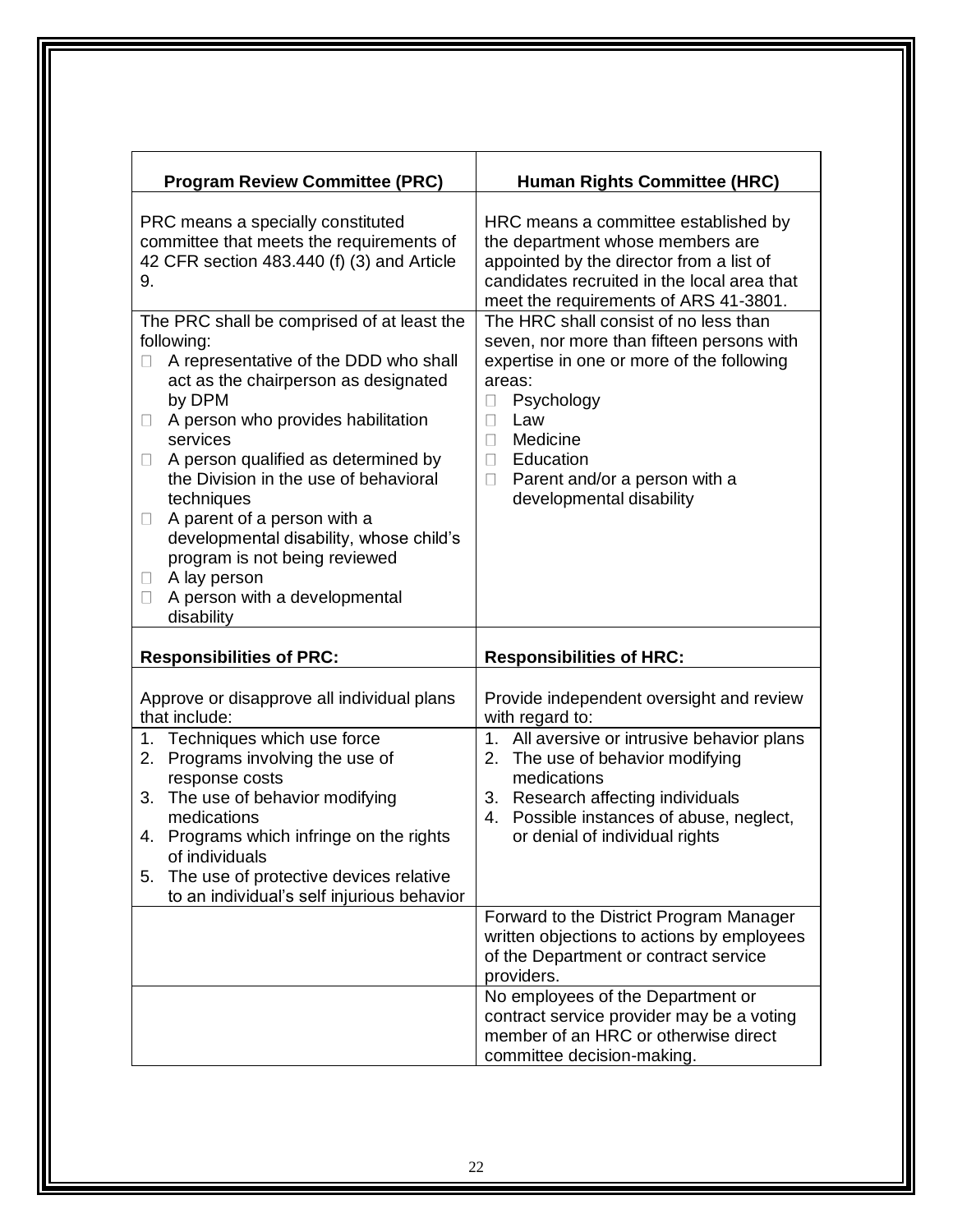## **REPORTING EMERGENCY MEASURES**

#### **1. Emergency Measures:**

Definition of an "Emergency Measure": In the event that an individual engages in a sudden, intense, out of control behavior endangering the health or safety of the individual or another person, the use of physical management techniques and/or behavior modifying medication with a physician's order for specific one time emergency use.

Note: Emergency measures described here are not to be confused with the prohibited technique of physical restraints, including mechanical restraints, when used as a negative consequence to a behavior as listed in R6-6-902.A.4.

The team must meet and consider writing a behavior plan when an emergency measure is used two or more times in a 30 day period or any identifiable pattern.

#### **2. Emergency Physical Management Techniques:**

When the behavior plan techniques are ineffective, staff shall use the least amount of intervention necessary to safely physically manage the individual's out-of-control behavior. These techniques are included in Client Intervention Training (CIT) and shall be:

- used only by individuals specifically trained in the use of Client Intervention Techniques
- used only when less restrictive methods were unsuccessful or inappropriate
- used to prevent the individual from harming him or herself or others or causing severe damage to property
- continued for the least amount of time necessary to bring the individual's behavior under control
- be used concurrently with the uncontrolled behavior
- be appropriate to the situation to insure safety

#### **3. Reporting Procedures:**

When a physical management technique is employed to manage a sudden, intense behavior, the person employing that measure shall:

- a. Immediately (*The Division interprets "immediately", as the first allowable opportunity that does not place the individual or staff at undue risk, as applicable to the situation, and not to exceed 24 hours*) report the circumstances of the emergency measure to the following:
	- 1. The person designated by the Division
	- 2. The responsible person
- b. After calling the above individuals, a full and complete written report of the circumstances of the emergency measures needs to be submitted within one working day to the support coordinator and the district central reporting site.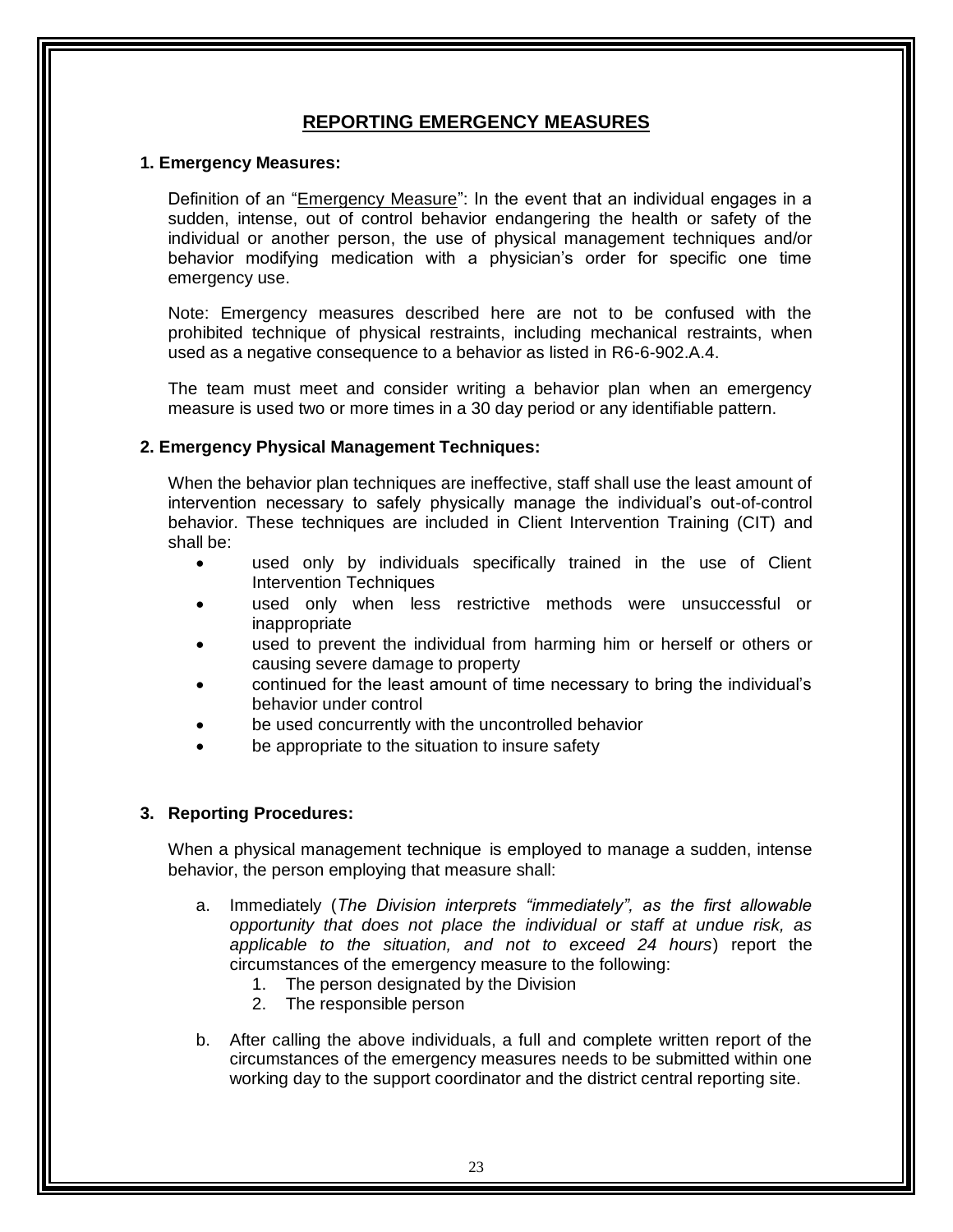## **SANCTIONS**

#### **R6-6-907. Sanctions**

For programs operated, licensed, certified, supervised or financially supported by the Division, failure to comply with any part of this Article may be grounds for suspension or revocation of a license, for termination of contract, employment, or applicable administrative or judicial remedy.

This portion of the Rule establishes the Division's authority to require compliance with Article 9 for all programs operated, licensed, certified, supervised or financially supported by the Department of Economic Security, Division of Developmental Disabilities.

Failure to comply with:

- 1. any part of the Rule and associated Division Policies and Procedures,
- 2. to satisfactorily complete training required by Rule before engaging in behavior treatment interventions,
- 3. or to make timely oral or written reports as designated may result in suspension or revocation of a license or other forms of Departmental approval, termination of contract or employment, or any other applicable administrative or judicial remedy as prescribed by law.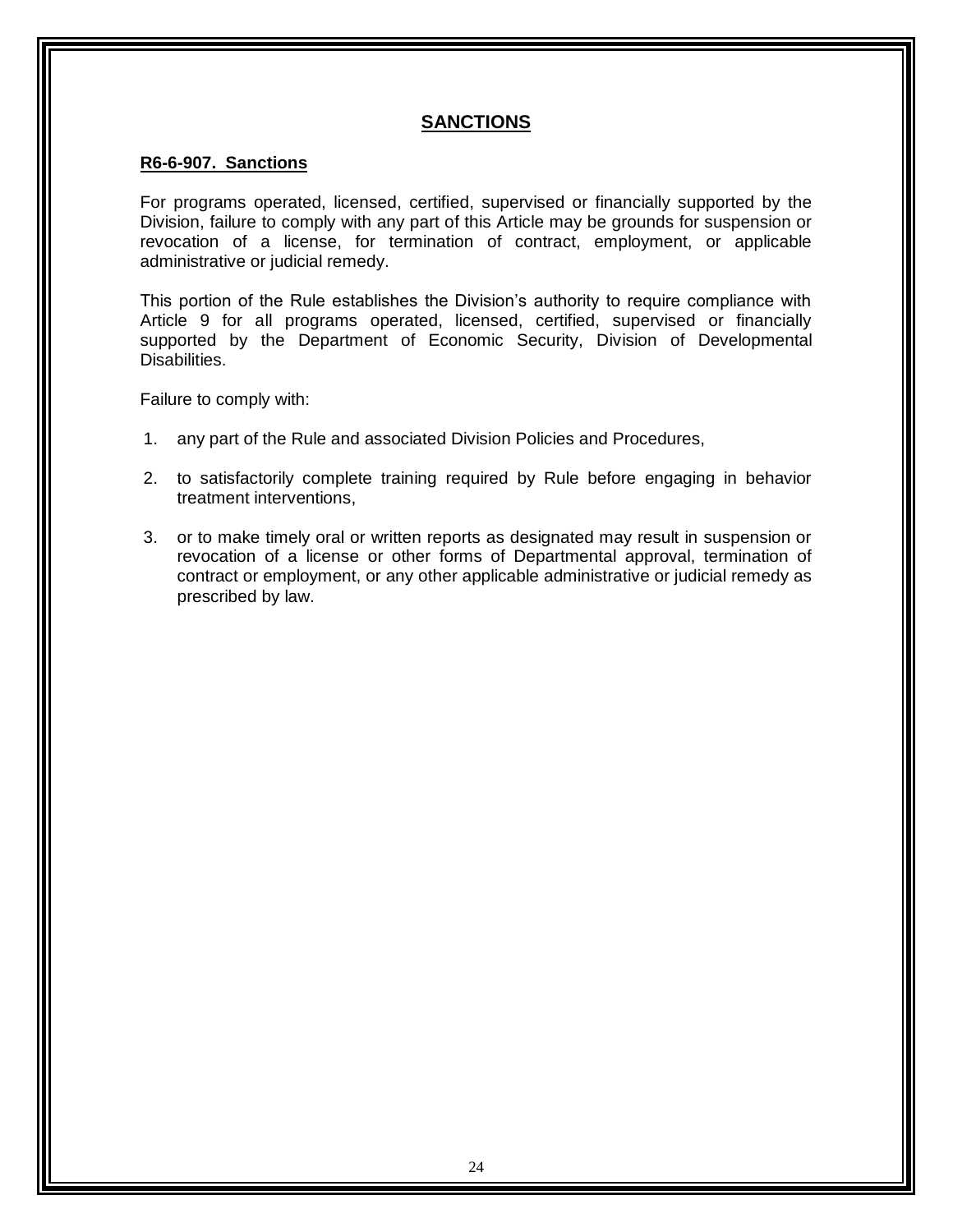### ARTICLE 9. MANAGING INAPPROPRIATE BEHAVIORS

### R6-6-901. Applicability

These rules apply to:

- 1. All programs operated, licensed, certified, supervised or financially supported by the Division.
- 2. All habilitation programs as defined in A.R.S. § 36-551(18), as well as all interventions included in this Article, shall be addressed in the individual's ISP.
- R6-6-902. Prohibitions
- A. The following behavioral intervention techniques are prohibited:
	- 1. The use of seclusion (locked time-out rooms).
	- 2. The use of overcorrection.
	- 3. The application of noxious stimuli.
	- 4. Physical restraints, including mechanical restraints, when used as a negative consequence to a behavior.
- B. The use of behavior modifying medications is prohibited, except as specified in R6-6-909, if:
	- 1. They are administered on an "as needed" or "PRN" basis; or
	- 2. They are in dosages which interfere with the client's daily living activities;
		- or
	- 3. They are used in the absence of a behavior plan.
- C. No person shall implement a behavior plan which:
	- 1. Is not included as a part of the ISP; and
	- 2. Falls under R6-6-903(A), without approval of the PRC.

R6-6-903. Program Review Committee (PRC)

- A. The ISP team shall submit to the PRC and Human Rights Committee any behavior plan which includes:
	- 1. Techniques that require the use of force.
	- 2. Programs involving the use of response cost.
	- 3. Programs which might infringe upon the rights of the client pursuant to applicable federal and state laws, including A.R.S. § 36-551.01.
	- 4. The use of behavior-modifying medications.
	- 5. Protective devices used to prevent a client from sustaining injury as a result of the client's self-injurious behavior.
- B. The PRC shall be responsible for approving or disapproving plans specified in subsection (A) above and any other matters referred by an ISP team member.
- C. The PRC shall review and respond in writing within ten working days of receipt of a behavior plan from the ISP team, either approving or disapproving the plan. The response shall be signed and dated by each member present and shall be transmitted to the ISP team with a copy to the chairperson of the Human Rights Committee for review and recommendations at its next regularly scheduled meeting pursuant to R6-6-1701 et seq. The response shall include:
	- 1. A statement of agreement that the interventions approved are the least intrusive and present the least restrictive alternative.
	- 2. Any special considerations or concerns including any specific monitoring instructions.
	- 3. Any recommendations for change, including an explanation of the recommendations.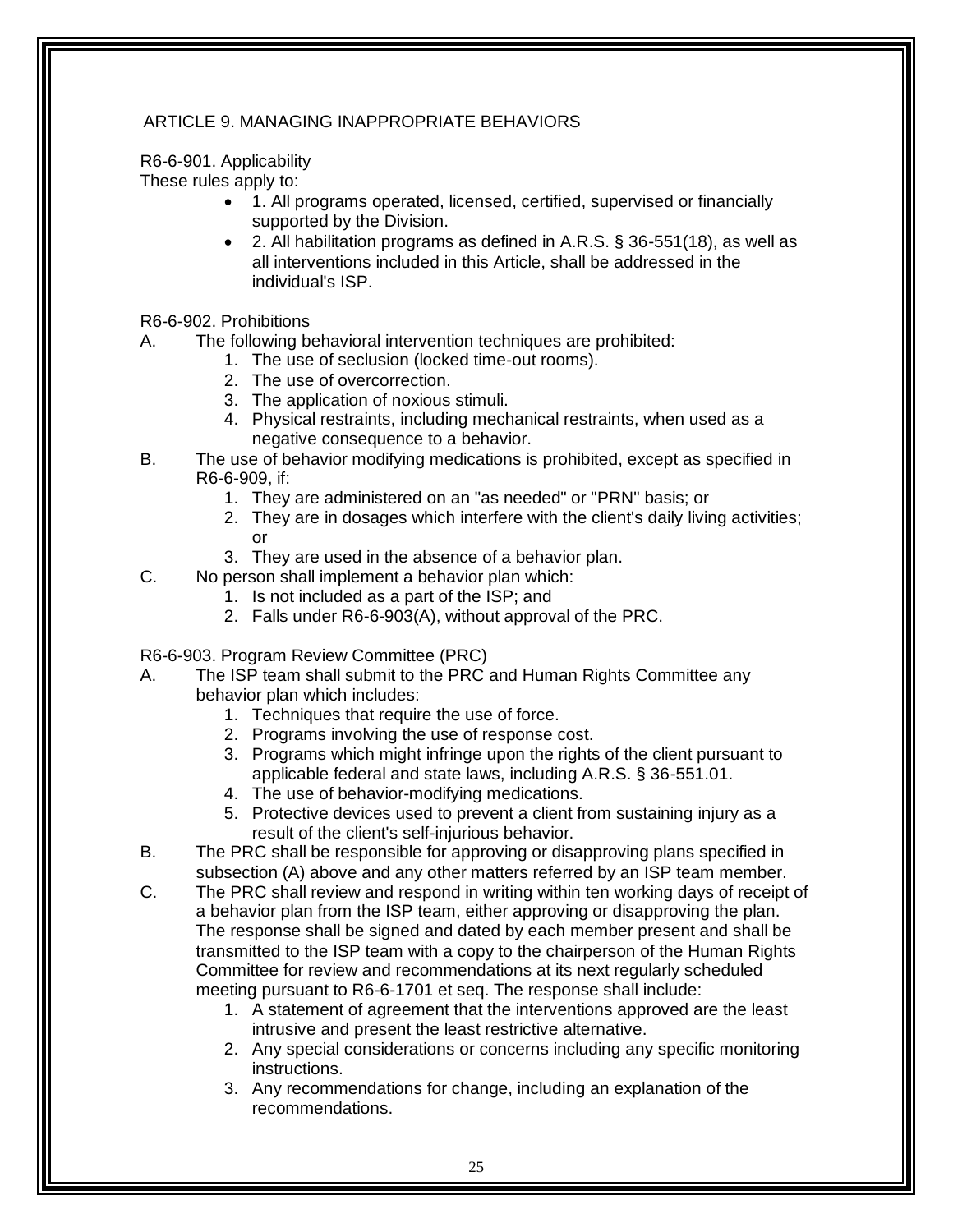- D. Each PRC shall issue written reports, as prescribed by the Division, summarizing its activities, findings and recommendations while maintaining client confidentiality.
	- 1. On a monthly basis, report to a designated Division representative, with a copy to the chairperson of the Human Rights Committee.
	- 2. On an annual basis, by December 31 of each calendar year, report to the Assistant Director of the Division of Developmental Disabilities, with a copy to the Developmental Disabilities Advisory Council.
- E. The PRC shall be composed of, but not be limited to, the following persons designated by the District Program Manager:
	- 1. The District Program Manager or his designee, who shall act as a chairperson.
	- 2. A person directly providing habilitation services to clients.
	- 3. A person qualified, as determined by the Division, in the use of behavior management techniques, such as a psychologist or psychiatrist.
	- 4. A parent of an individual with a developmental disability but not the parent of the individual whose program is being reviewed.
	- 5. A person with no ownership in a facility and who is not involved with providing services to individuals with developmental disabilities.
	- 6. An individual with a developmental disability when appropriate.
- F. A PRC shall be separate from but a complement to the ISP team, and the Human Rights Committee established pursuant to R6-6-1701 et seq.

### R6-6-904. ISP Team Responsibilities

Upon receipt of the PRC's response and as part of its development of the client's ISP, the ISP team shall either:

- 1. Implement the approved behavior plan; or
- 2. Accept the PRC recommendation and incorporate the revised behavior plan into the ISP; or
- 3. Reject the recommendation in whole or in part and develop a new behavior treatment plan to be resubmitted to the PRC and Human Rights Committee.

### R6-6-905. Monitoring Behavior Plans

Each ISP team shall specifically designate and record in the ISP the name of a member of the team, excluding those direct service staff responsible for implementing the approved behavior plan, who shall:

- 1. Ensure that the behavior plan is implemented as approved.
- 2. Ensure that all persons implementing the behavior plan have received appropriate training as specified in R6-6-906.
- 3. Ensure that objective, accurate data are maintained in the client's record.
- 4. Evaluate, at least monthly, collected data and other relevant information as a measure of the effectiveness of the behavior plan.
- 5. Conduct on-site observations not less than twice per month and prepare, sign, and place in the client's record a report of all observations.

R6-6-906. Training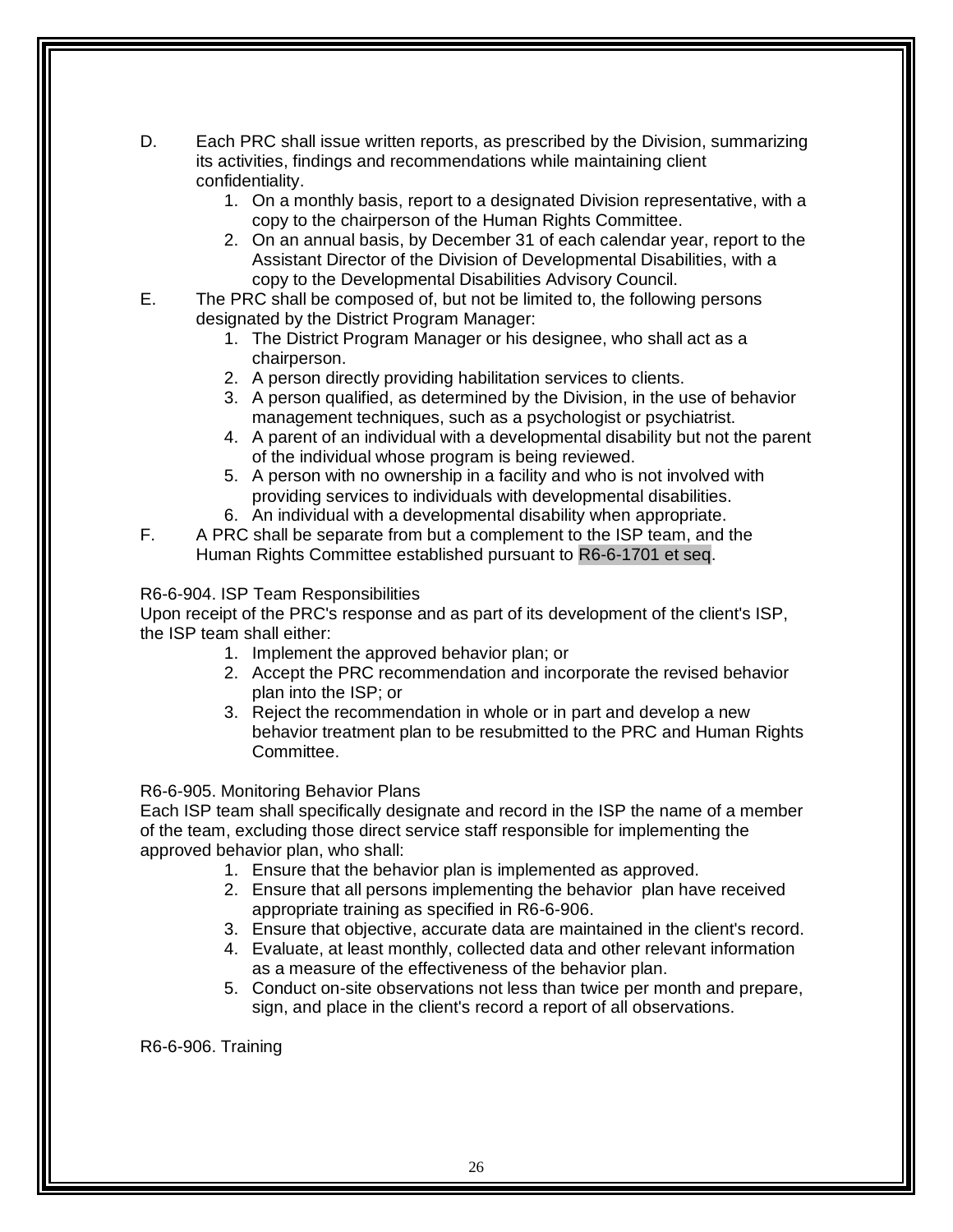- A. Any person who is involved in the use of a behavior plan shall be trained by the Division or trained by an instructor approved by the Division prior to such involvement.
- B. Initial training shall cover at a minimum:
	- 1. Provisions of law related to:
		- a. Interventions; particularly this Article and 42 CFR 483.450 (October 1, 1992), incorporated herein by reference and on file with the Office of the Secretary of State;
		- b. Legally mandated rights of individuals with developmental disabilities; particularly A.R.S. §§ 36-551.01, 36-561 and 42 CFR 483.420 (October 1, 1992), incorporated herein by reference and on file with the Office of the Secretary of State;
		- c. Confidentiality; particularly A.R.S. §§ 41-1959 and 36-586.01 and 42 CFR 483.410(c)(2) (October 1, 1992), incorporated herein by reference and on file with the Office of the Secretary of State.
		- d. Abuse and neglect prohibitions pursuant to A.R.S. § 36-569.
	- 2. Intervention techniques, treatment and services, particularly addressing the risks and side effects that may adversely affect clients.
	- 3. A general orientation to:

a. Division goals with respect to the provision of services to people with developmental disabilities.

- b. Related policies and instructions of the Division.
- D. With respect to the use of interventions, training shall include hands-on or practical experience to be conducted by instructors approved by the Division, using a curriculum approved by the Division, and who have experience in the actual use of interventions as opposed to administrative responsibility for such use.
- E. In addition to initial training, the Division shall ensure that refresher training is available as necessary to maintain currency in knowledge and recent technical trends related to intervention for the management of inappropriate behavior.
- F. Physical management techniques shall only be used by those persons specifically trained in their use.
- G. The following records and documents related to training shall be maintained by the Division for five years and be available for public inspection.
	- 1. A summary of the training plan adopted by the Division in compliance with this Section, including schedules, instructors, topics, and expressed parameters of the hands-on or practical experience component of the training.
	- 2. Required special knowledge, skills, training, education or experience of the instructors related to managing inappropriate behaviors.
	- 3. A list of persons satisfactorily completing initial and refresher courses and course dates.
- H. The Division shall review the training plan at least every two years for compliance with all applicable provisions of law and Division policy as well as for the protection of clients.

### R6-6-907. Sanctions

For programs operated, licensed, certified, supervised or financially supported by the Division, failure to comply with any part of this Article may be grounds for suspension or revocation of a license, for termination of contract, employment, or for any other applicable administrative or judicial remedy.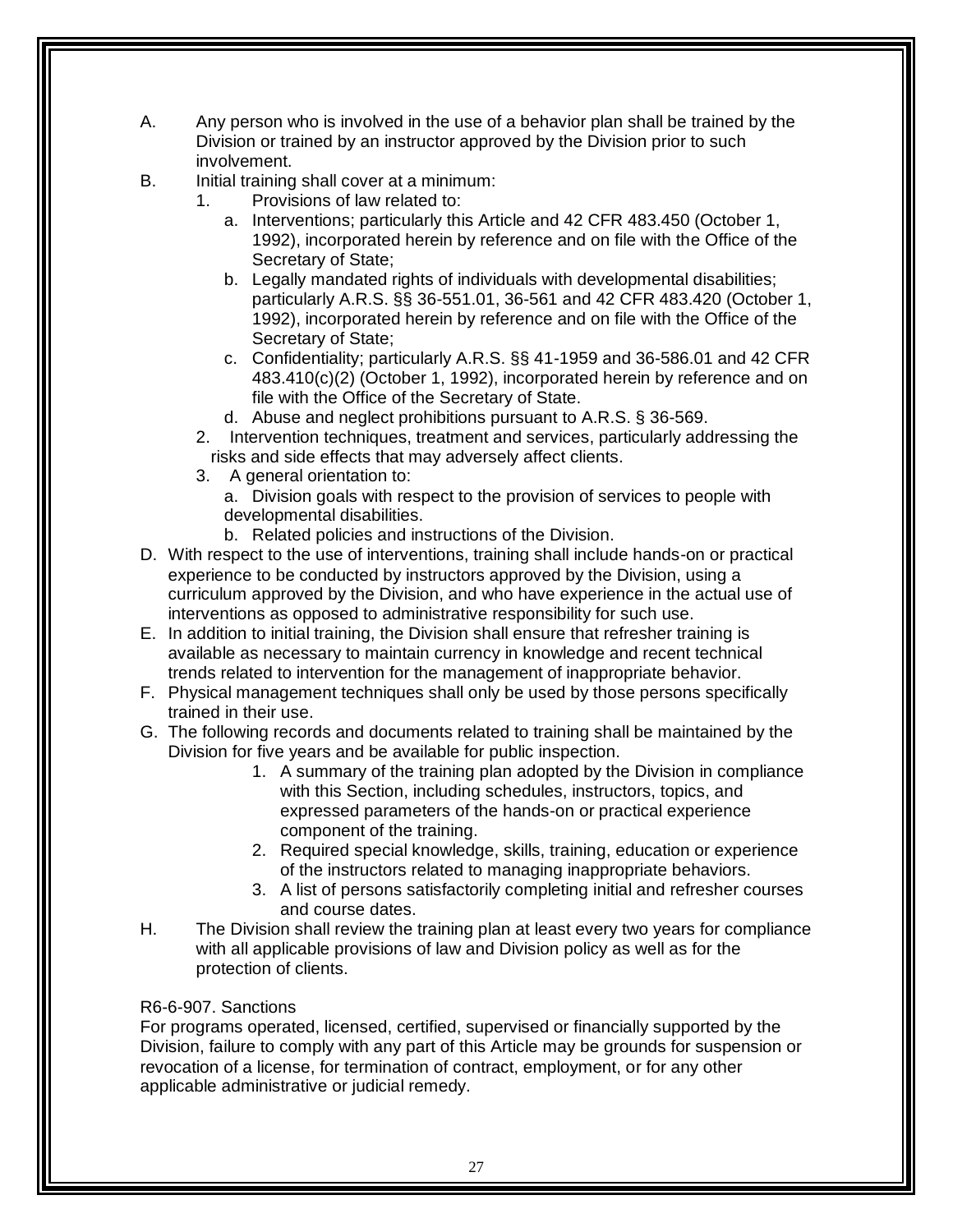R6-6-908. Emergency Measures

- A. Physical management techniques employed in an emergency to manage a sudden, intense, or out-of-control behavior shall:
	- 1. Use the least amount of intervention necessary to safely physically manage an individual.
	- 2. Be used only when less restrictive methods were unsuccessful or are inappropriate.
	- 3. Be used only when necessary to prevent the individual from harming self or others or causing severe damage to property.
	- 4. Be used concurrently with the uncontrolled behavior.
	- 5. Be continued for the least amount of time necessary to bring the individual's behavior under control.
	- 6. Be appropriate to the situation to insure safety.
- B. When an emergency measure, including the use of behavior modifying medications pursuant to R6-6-909(D), is employed to manage a sudden, intense, out-of-control behavior, the person employing that measure shall:
	- 1. Immediately report the circumstances of the emergency measure to the person designated by the Division and to the responsible person.
	- 2. Provide, within one working day, a complete written report of the circumstances of the emergency measure to the responsible person, the case manager, the chairperson of the Program Review Committee, and the Human Rights Committee.
	- 3. Request that the case managers reconvene the ISP team to determine the need for a new or revised behavior plan when any emergency measure is used two or more times in a 30-day period or with any identifiable pattern.
- C. Upon receipt of a written report as specified in paragraph (B)(2) above, the PRC shall:
	- 1. Review, evaluate and track reports of emergency measures taken; and
	- 2. Report, to a person designated by the Division, instances of possible excessive or inappropriate use of emergency measures on a case-bycase basis for corrective action.

R6-6-909. Behavior-modifying Medications

- A. The Division shall make available the services of a consulting psychiatrist who shall review cases and provide recommendations to prescribing physicians to ensure that the medication prescribed is the most appropriate in type and dosage to meet the client's needs.
- B. Behavior-modifying medications shall be prescribed and administered only:
	- 1. When, in the opinion of a licensed physician, they will be effective in producing an increase in appropriate behaviors; and it can be justified that the harmful effects of the behavior clearly outweigh the potential negative effects of the behavior modifying medication.
	- 2. As part of a behavior treatment plan in the ISP.
	- 3. With the informed consent of the responsible person.
- C. The Division shall provide the following monitoring, in addition to that specified in R6-6-905, for all behavior plans that include the use of a behavior-modifying medication:
	- 1. Ensure that collected data relative to the client's response to the medication is evaluated, at least quarterly, at a medication review by the